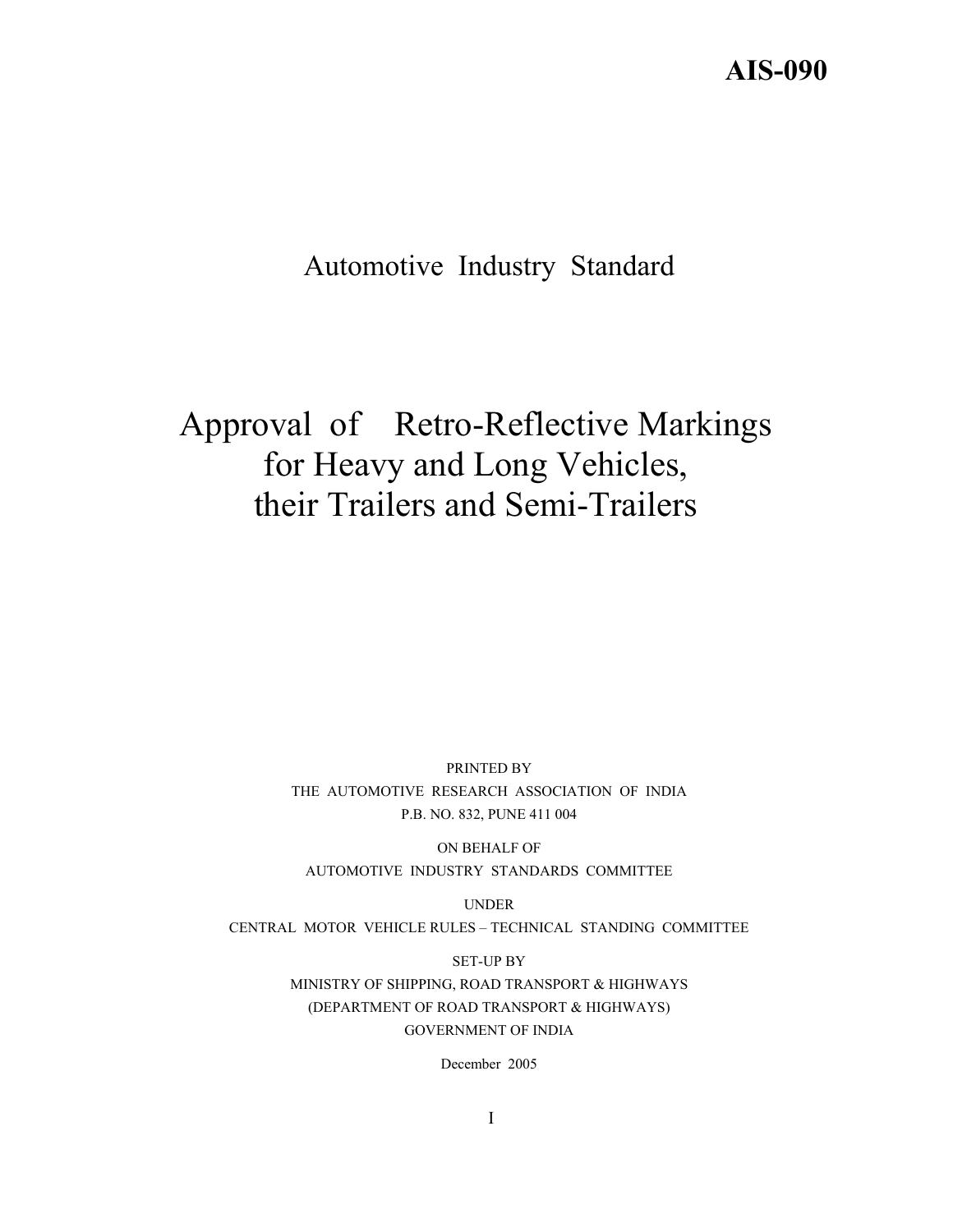|  |  |                         |  |  | Status chart of the standard to be used by the purchaser |
|--|--|-------------------------|--|--|----------------------------------------------------------|
|  |  | for updating the record |  |  |                                                          |

| Sr.<br>No. | Corr-<br>igenda | Amend-<br>ment | <b>Revision</b> | Date | Remark | Misc. |
|------------|-----------------|----------------|-----------------|------|--------|-------|
|            |                 |                |                 |      |        |       |
|            |                 |                |                 |      |        |       |
|            |                 |                |                 |      |        |       |
|            |                 |                |                 |      |        |       |
|            |                 |                |                 |      |        |       |
|            |                 |                |                 |      |        |       |
|            |                 |                |                 |      |        |       |

**General remarks:**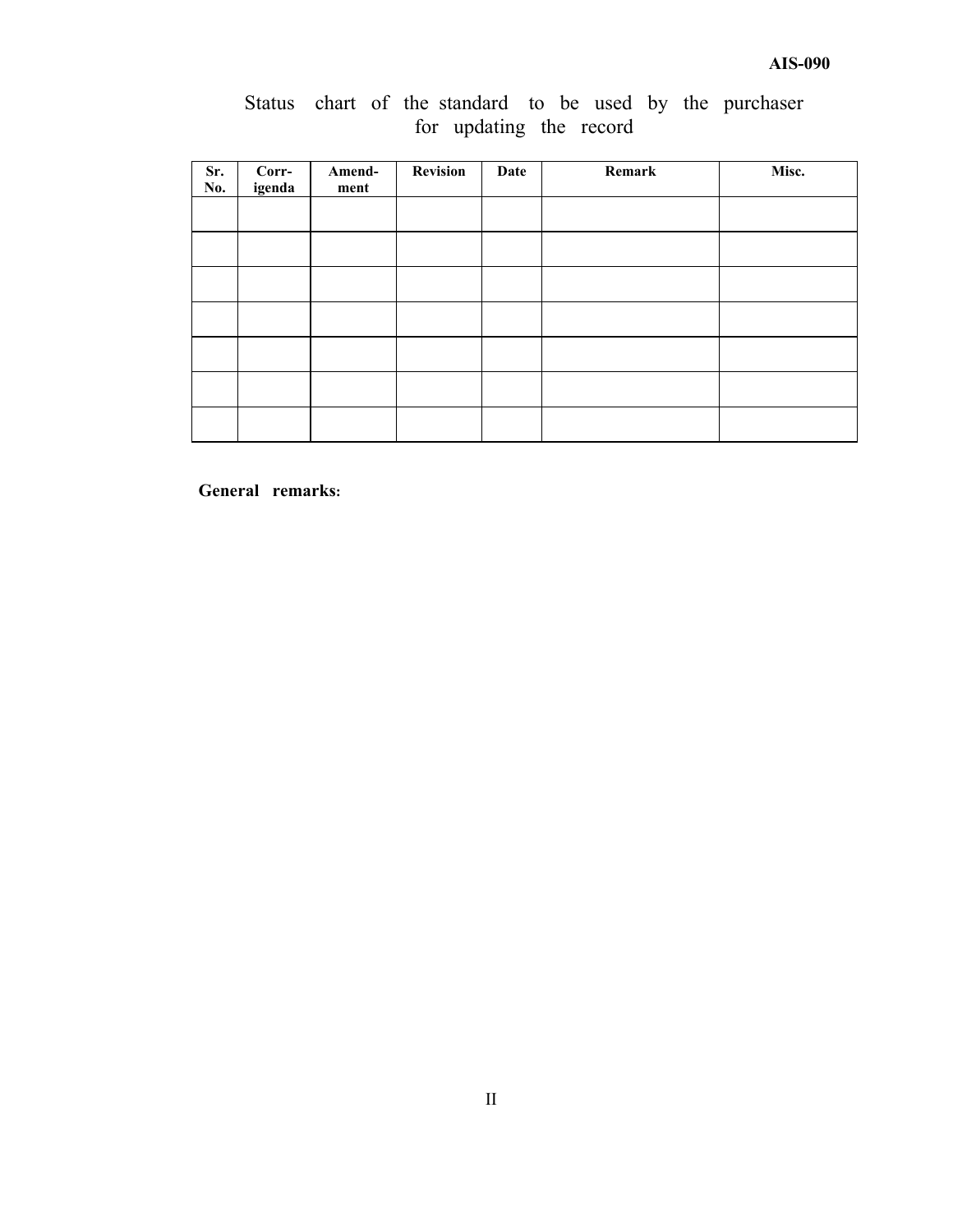#### **INTRODUCTION**

The Government of India felt the need for a permanent agency to expedite the publication of standards and development of test facilities in parallel when the work on the preparation of the standards is going on, as the development of improved safety critical parts can be undertaken only after the publication of the standard and commissioning of test facilities. To this end, the Ministry of Surface Transport (MOST) has constituted a permanent Automotive Industry Standards Committee (AISC) vide order No.RT-11028/11/97-MVL dated September 15, 1997. The standards prepared by AISC will be approved by the permanent CMVR -Technical Standing Committee (CTSC). After approval, the Automotive Research Association of India, (ARAI), Pune, being the Secretariat of the AIS Committee, has published this standard. For better dissemination of this information ARAI may publish this document on their Web site.

While preparing this AIS considerable assistance is derived from:

- 1. ECE regulation 104 Amendment 1 (Supp.1 to Original version of the regulation-Date of entry into force Jan. 13, 2000) Uniform provisions concerning the Approval of Retro-Reflective Markings for Heavy and Long Vehicles and their trailer.
- 2. ECE R 48 ( Rev 4, Amd. 1 -03 Series of amendments, Date of Entry into Force Oct. 10, 2006) ( Cl. 2.7.17,5.15, 6.21, Annex: 11) Uniform provisions concerning the Approval of Vehicles with regard to the Installation of Lighting and Light-Signalling Devices
	- Contents of the standard does not have any deviation from ECE R 104, regarding the performance requirements. Appropriate changes have been incorporated to adapt to AIS format as well as Indian procedures.
	- ECE R 104 is a guideline regulation in Europe.
	- In order to achieve maximum benefits of conspicuity, as regards to cospicuity marking mounting requirements, this draft is aligned with ECE R 48 ( Rev 4, Amd. 1 -03 Series of amendments, Date of Entry into Force Oct. 10, 2006) ( Cl. 6.21) and included in Annex 7 of this standard.
	- The clause No. 7.4 of Annex 7 of this standard shall be effective as and when AIS-089: Approval of Rear Marking Plates for Heavy and Long Vehicles is implemented.

The Automotive Industry Standards Committee responsible for preparation of this standard is given in Annex: 9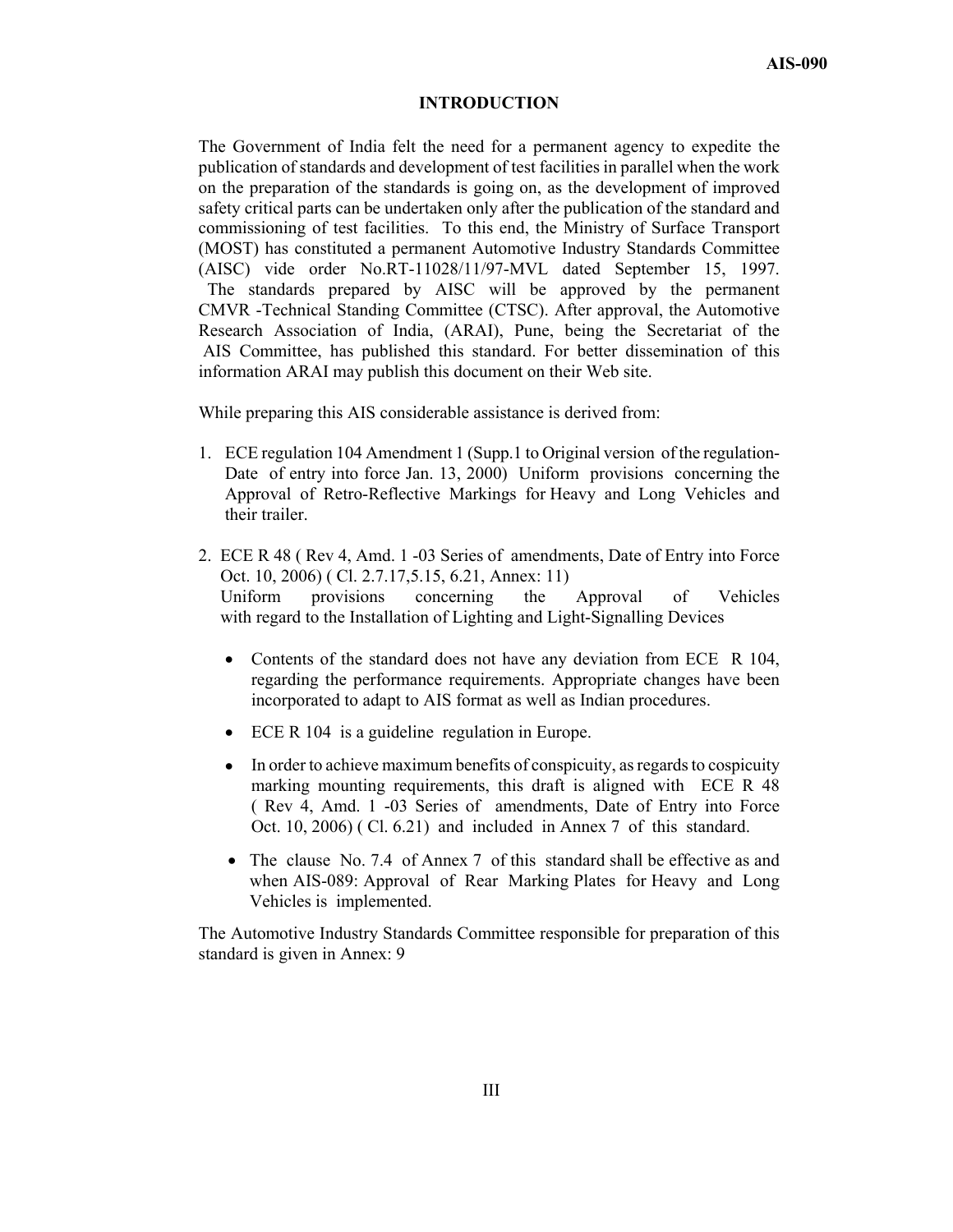# **Approval of Retro-Reflective Markings for Heavy and Long Vehicles, their Trailers and Semi-Trailers**

# **CONTENTS**

| Sr. No                | <b>Description</b>                                                                        |        |  |  |  |  |
|-----------------------|-------------------------------------------------------------------------------------------|--------|--|--|--|--|
| 1.                    | Scope                                                                                     | 1/30   |  |  |  |  |
| 2.                    | References                                                                                | 1/30   |  |  |  |  |
| 3.                    | Definitions                                                                               | 1/30   |  |  |  |  |
| $\overline{4}$ .      | Technical information to be submitted by the<br>manufacturer                              | 4/30   |  |  |  |  |
| 5.                    | Markings                                                                                  | 4/30   |  |  |  |  |
| 6.                    | Clause reserved                                                                           | 5/30   |  |  |  |  |
| 7.                    | General specifications                                                                    | 5/30   |  |  |  |  |
| 8.                    | Special specifications                                                                    | $5/30$ |  |  |  |  |
| 9.                    | Modifications and extension of approval                                                   | 6/30   |  |  |  |  |
|                       | for retro-reflective marking materials                                                    |        |  |  |  |  |
| 10.                   | Conformity of production                                                                  | 7/30   |  |  |  |  |
| 11.                   | Penalties for non-conformity of production                                                | 7/30   |  |  |  |  |
|                       | <b>ANNEXES</b>                                                                            |        |  |  |  |  |
| Annex 1               | The CIE co-ordinate system; Goniometer mechanism<br>embodying the CIE angular system      | 8/30   |  |  |  |  |
| Annex 2               | Test procedure                                                                            | 10/30  |  |  |  |  |
| Annex 3               | Specification of marking dimensions                                                       | 11/30  |  |  |  |  |
| Annex 4               | Colorimetric specifications                                                               | 12/30  |  |  |  |  |
| Annex 5               | Photometric specifications                                                                | 14/30  |  |  |  |  |
| Annex 6               | Resistance to external agents                                                             | 16/30  |  |  |  |  |
| Annex 7               | Conspicuity marking $&$ mounting requirements                                             | 19/30  |  |  |  |  |
| Annex 7<br>Appendix 1 | Examples of retro-reflective markings with strips                                         | 24/30  |  |  |  |  |
| Annex 7<br>Appendix 2 | Examples of retro-reflective contour markings (with<br>distinctive markings and graphics) | 27/30  |  |  |  |  |
| Annex 8               | Visibility of conspicuity markings to the rear and side<br>of a vehicle                   | 29/30  |  |  |  |  |
| Annex 9               | Committee composition of Automotive Industry<br>Standards Committee.                      |        |  |  |  |  |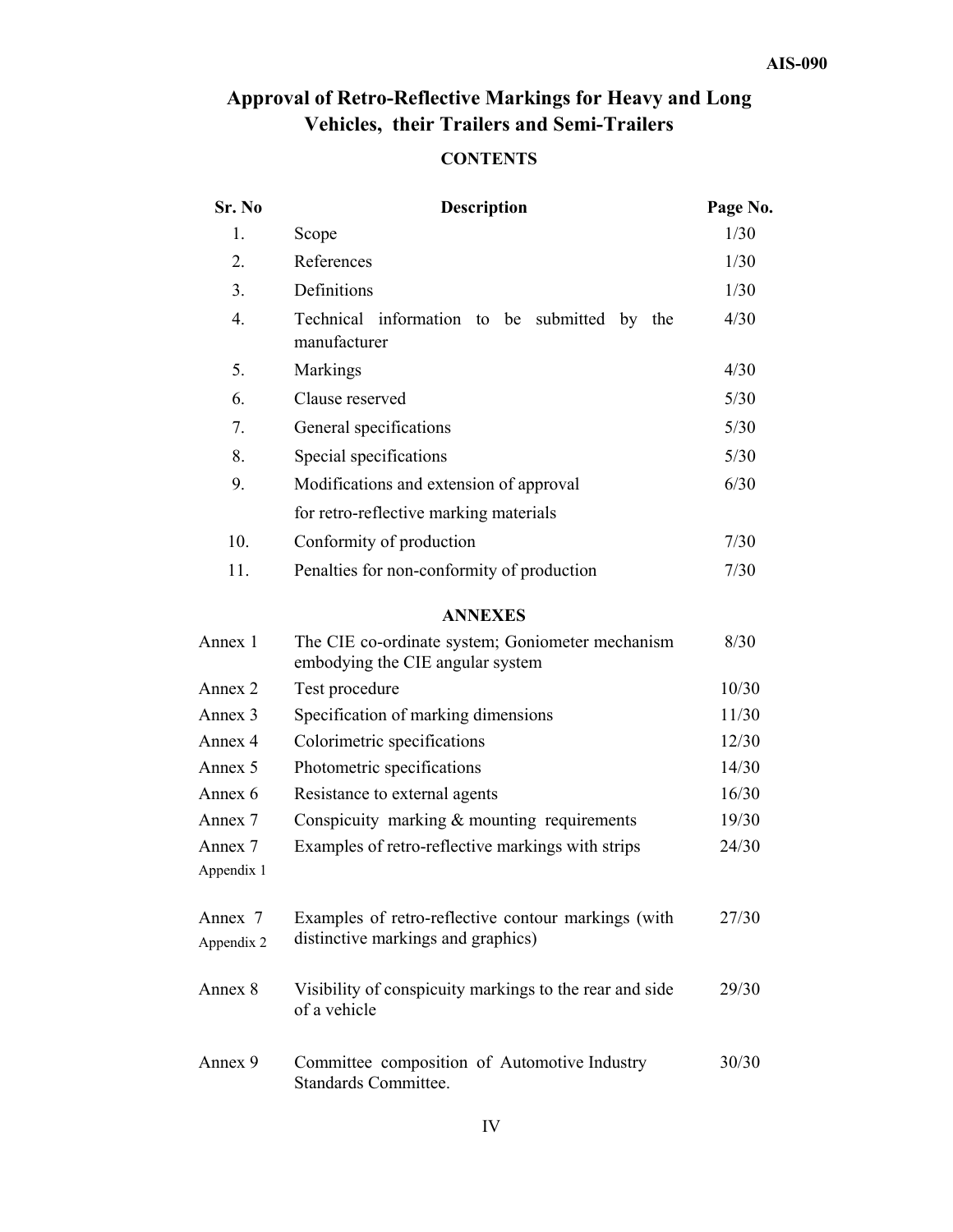# **Approval of Retro-Reflective Markings for Heavy and Long Vehicles, their Trailers and Semi-Trailers**

## **1. SCOPE**

 These provisions apply to the approval of retro-reflective markings used to increase the visibility and recognition for heavy and long vehicles, their trailers and semi-trailers. The applicability is as follows:

- 1.1 Category N2, with a maximum mass exceeding 7.5 tonnes and N3 (with the exception of chassis-cabs, incomplete vehicles such as drive-away-chassis and tractors for semi-trailers.)
- 1.2 Category T3 and T4 Trailers and semi-trailers
- 1.3 Prohibited on vehicles of categories M1 and T1

## **2. REFERENCES**

- 2. 1 The definitions of technical terms are those adopted by the International Commission on Illumination (CIE) - see Technical Report on Retro reflection, CIE Publication No. 54.
- 2.2 IS 14272 (Part-1) : Automotive Vehicles-Types Terminology Part 1 Three and Four Wheelers

## **3. DEFINITIONS**

- 3.1 For the purpose of these provisions, the following definitions shall apply:
- 3.1.1 **"Marking"** means a rectangular strip or a series of such strips intended to be placed in such a way that it identifies the entire length and width of a motor vehicle and its trailer when viewed from the side (side marking) or rear (rear marking).
- 3.1.2 **"Conspicuity marking"** means a device intended to increase the conspicuity of a vehicle, when viewed from the side or rear, by the reflection of light emanating from a light source not connected to the vehicle, the observer being situated near the source;
- 3.1.3 **"Contour marking"** means a conspicuity marking intended to indicate the horizontal and vertical dimensions (length, width and height) of a vehicle;
- 3.1.4 **"Full contour marking"** means a contour marking that indicates the outline of the vehicle by a continuous line;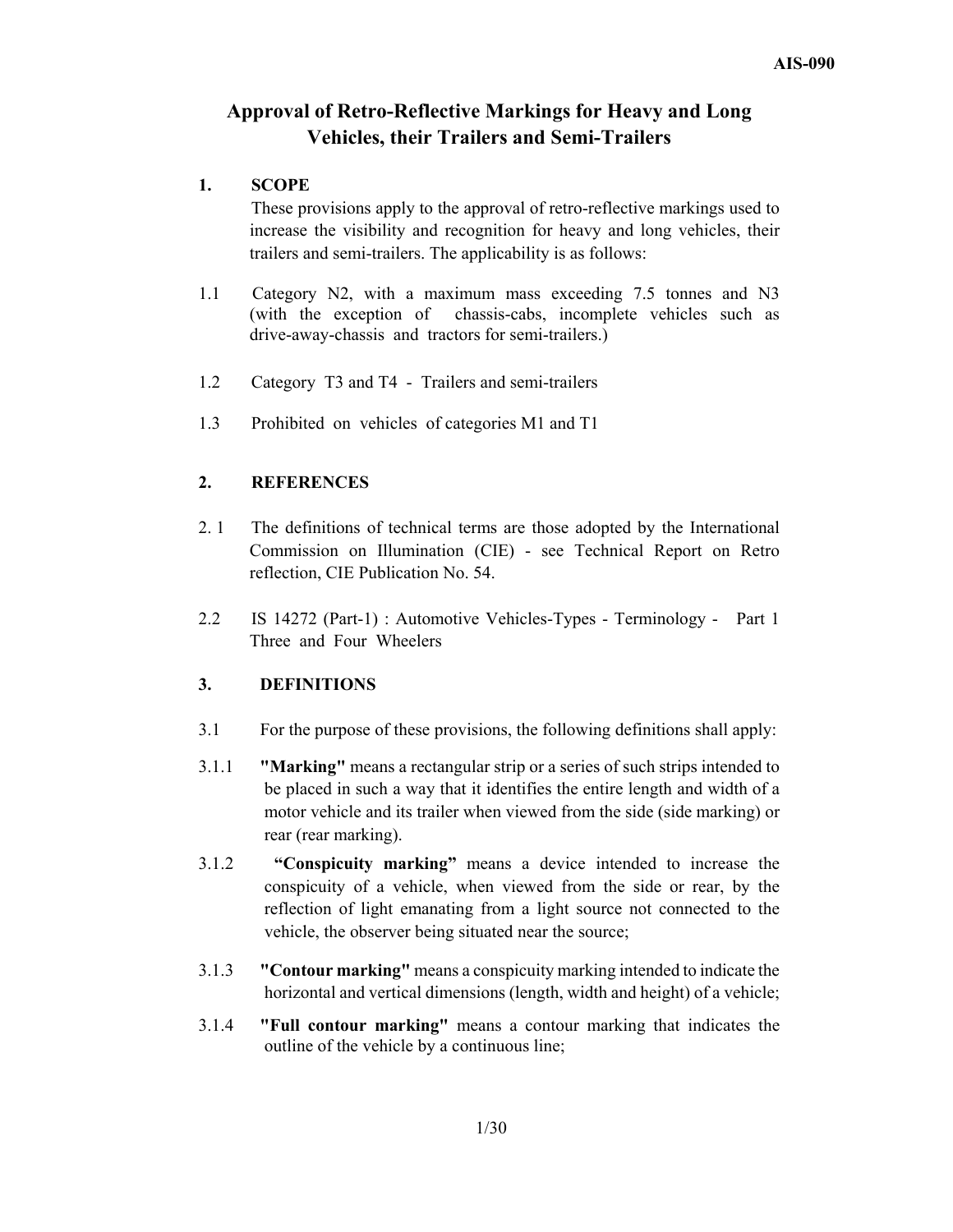- 3.1.5 **"Partial contour marking"** means a contour marking that indicates the horizontal dimension of the vehicle by a continuous line, and the vertical dimension by marking the upper corners.
- 3.1.6 **"Line marking"** means a conspicuity marking intended to indicate the horizontal dimensions (length and width) of a vehicle by a continuous line."
- 3.1.3 **"Distinctive markings, Graphics"** mean additional coloured markings intended to be placed within the contour marking, whose coefficient of retro-reflection is essentially lower than the coefficient of retro-reflective materials as defined in paragraphs 3.1.1. and 3.1.2.
- 3.1.4 **"Sample unit"** means part or all of the retro-reflective material intended 12to be used to achieve the markings defined in paragraphs 3.1.1., 3.1.2. and 3.1.3.
- 3.2.1.1 **"Retro-reflection"** Reflection in which radiation is returned in directions close to the direction from which it came, this property being maintained even over wide variations of the direction of the incident radiation:
- 3.2.1 **"Retro-reflective marking material"** means a surface or a device from which, when directionally illuminated, a relatively large portion of the incident radiation is retro-reflected.
- **3.3 Geometric definitions (see annex 1, figure 1)**
- 3.3.1 **"Reference centre"** means a point on or near a retro-reflective area which is designated to be the centre of the device for the purpose of specifying its performance;
- 3.3.2 **"Illumination axis (symbol I)"** means a line segment from the reference centre to the light source.
- 3.3.3 **"Observation axis (symbol O)"** means a line segment from the reference centre to the photometer head;
- 3.3.4 **"Observation angle (symbol α)"** means the angle between the illumination axis and the observation axis. The observation angle is always positive and, in the case of retro-reflection, is restricted to small angles;
- 3.3.5 **"Observation on half-plane"** means the half-plane which originates on the illumination axis and which contains the observation axis;
- 3.3.6 **"Reference axis (symbol R)"** means a designated line segment originating on the reference centre which is used to describe the angular position of the retro-reflective device;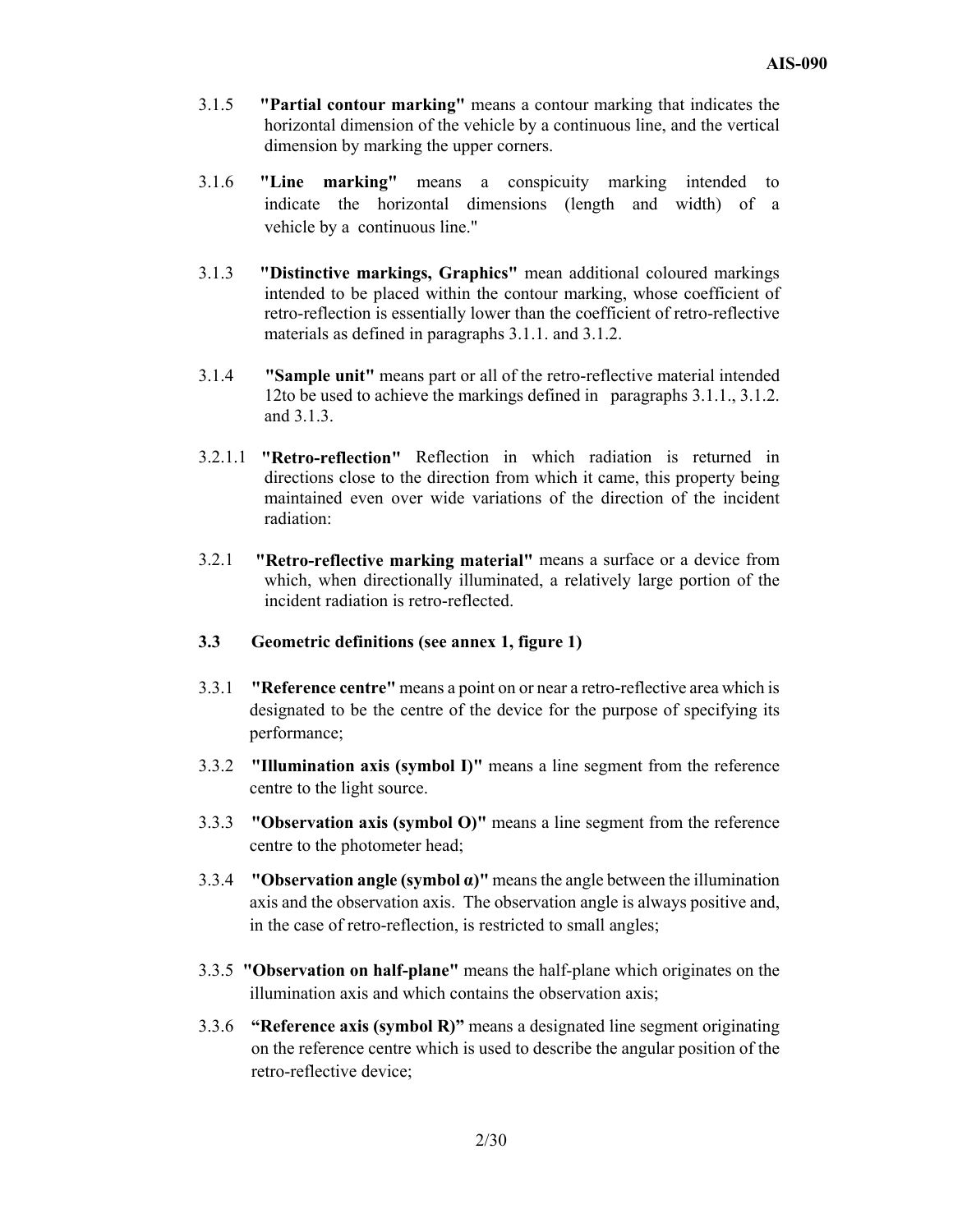- 3.3.7 **"Entrance angle (symbol β)"** means the angle from the illumination axis to the reference axis. The entrance angle is usually not larger than 90° but, for completeness, its full range is defined as  $0^{\circ} < \beta < 180^{\circ}$ . In order to specify the orientation in full, this angle is characterised by two components,  $β_1$  and  $β_2$ ;
- 3.3.8 **"Rotation angle (symbol ε)"** means the angle indicating the orientation of the retro-reflecting material by an appropriate symbol with respect to rotation about the reference axis;
- 3.3.9 **"First axis (symbol 1)"** means an axis through the reference centre and perpendicular to the observation half-plane;
- 3.3.10 **"First component of the entrance angle (symbol β1)"** means the angle from the illumination axis to the plane containing the reference axis and the first axis; range:  $-180^\circ < \beta_1 < 180^\circ$ ;
- 3.3.11 **"Second component of the entrance angle (symbol β2)"** means the angle from the plane containing the observation half-plane to the reference axis; range  $-90^\circ < \beta_2 < 90^\circ$ ;
- 3.3.12 **"Second axis (symbol 2)"** means an axis through the reference centre and perpendicular to both the first axis and the reference axis. The positive direction of the second axis lies in the observation half-plane when  $-90^{\circ} < \beta_2 < 90^{\circ}$  as shown in annex 1, figure 1.

#### **3.4. Definition of photometric terms**

3.4.1 **"Coefficient of retro-reflection R' "** coefficient (R') obtained from the luminous intensity (I) of the retro-reflective area in the direction of observation and the illuminance  $(E \perp)$  on the retro-reflective plane at right angles the direction of the incident light and the illuminated plane sample surface A,

 $R' = I / E_+^* A$ 

The coefficient is of retro-reflective  $R'$  is expressed in candle per square meter per lux  $(cd.m^2. 1x^{-1})$ .

- 3.4.2 **"Angular diameter of the retro-reflector sample (symbol η1)"** means the angle subtended by the greatest dimension of the retro-reflective sample, either at the centre of the source of illumination or at the centre of the receiver  $(\beta_1 = \beta_2 = 0^\circ);$
- 3.4.3 **"Angular diameter of the receiver (symbol η2)"** means the angle subtended by the greatest dimension of the receiver as seen from the reference centre (β1 =  $β2 = 0°$ );
- 3.4.4. **"Luminance factor (symbol ß)"** means the ratio of the luminance of the body to the luminance of a perfect diffuser under identical conditions of illumination and observation.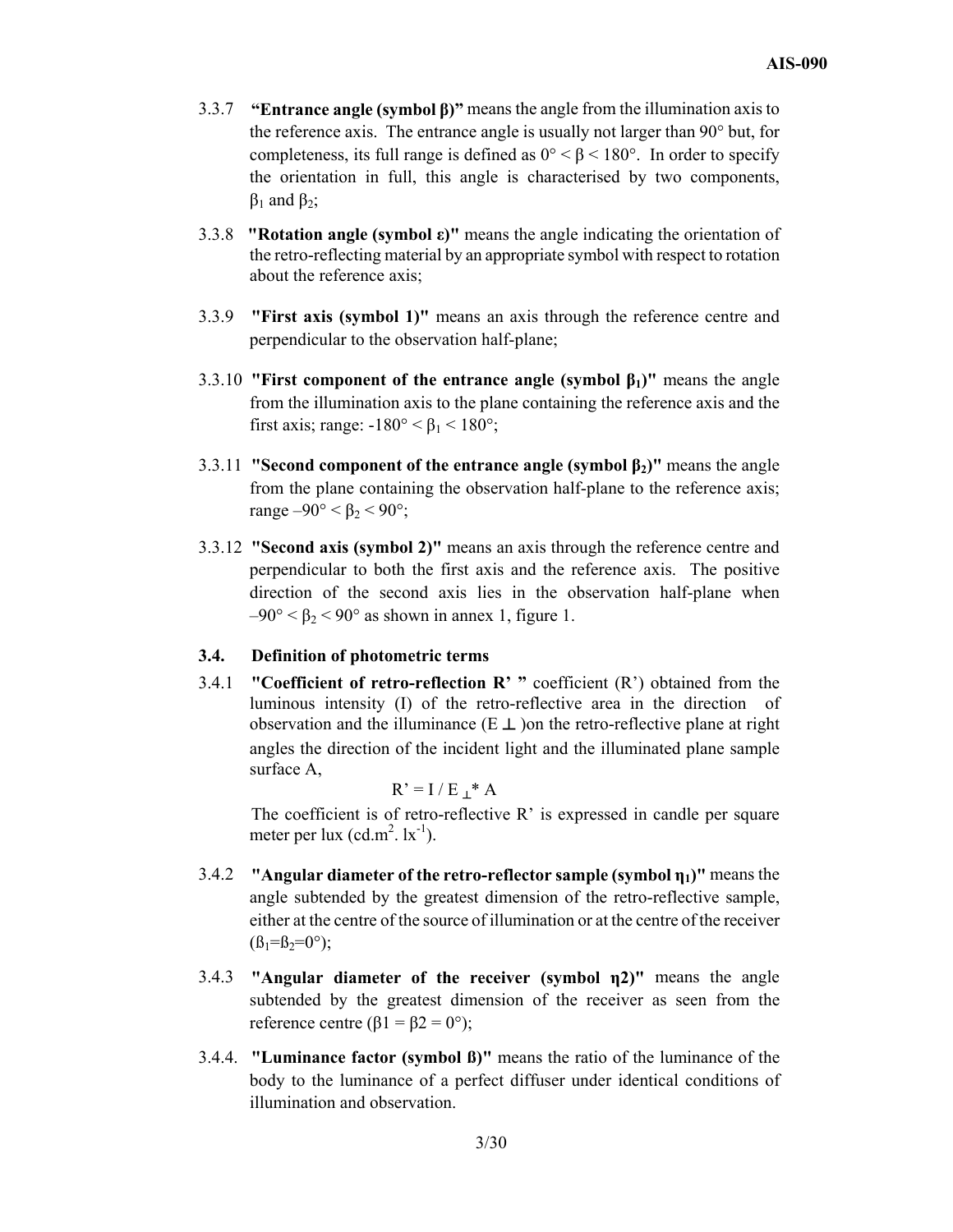## **3.5 Description of Goniometer**

A goniometer which can be used in making retro-reflection measurements in the CIE geometry is illustrated in annex 1, figure 2. In this illustration, the photometer head (O) is arbitrarily shown to be vertically above the source (I). The first axis is shown to be fixed and horizontal and is situated perpendicular to the observation half-plane. Any arrangement of the components which is equivalent to the one shown can be used.

## **3.6 Definition of "type"**

Marking materials of the different types means materials which differ in such essential respects as:

- 3.6.1 The trade name or trade mark;
- 3.6.2 The characteristics of the retro-reflective material;
- 3.6.3 The parts affecting the properties of the retro-reflective materials or devices.

## **4. TECHNICAL INFORMATION TO BE SUBMITTED BY THE MANUFACTURER**

| Sr. No.        | Particulars                                                                    |
|----------------|--------------------------------------------------------------------------------|
| $\mathbf{1}$ . | Manufacturer's name & address                                                  |
| 2.             | Telephone No                                                                   |
| 3.             | FAX. No.                                                                       |
| 4.             | E mail address                                                                 |
| 5.             | Contact person                                                                 |
| 6.             | Plant/(s) of manufacture.                                                      |
| 7.             | The intended function(s) of the device.                                        |
| 8.             | Drawings, in triplicate, sufficiently detailed to permit identification of the |
|                | type. The drawings shall show geometrically the orientation in which the       |
|                | marking materials are to be fitted to a vehicle.                               |
| 9.             | A brief description giving the technical specifications of the retro           |
|                | reflective marking materials;                                                  |
| 10.            | Samples of the retro-reflective marking materials, as specified in             |
|                | Annex $2$ ;                                                                    |
| 11.            | Colour of light emitted                                                        |

## **5. MARKINGS**

- 5.1 Every marking material submitted for approval shall bear:
- 5.1.1 The trade name or trade mark of the applicant;
- 5.1.2 An orientation mark "TOP" which must be inscribed on any marking material whose retro-reflective system is not omni-rotational.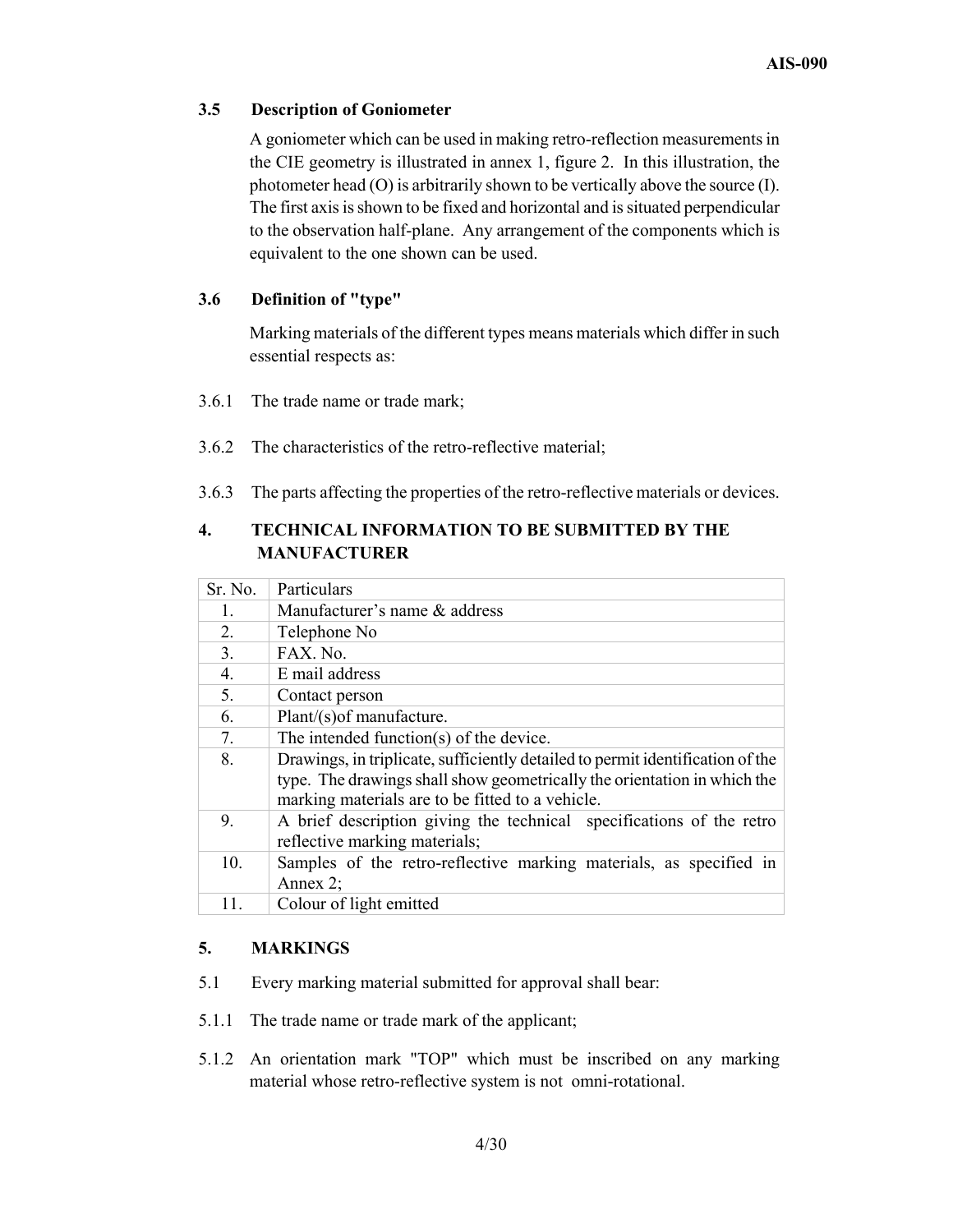- 5.1.3 The following symbols indicating the class of material:
- 5.1.3.1 " C" for the material for contour / strip marking
- 5.1.3.2 "D" for material for distinctive markings / graphics for a limited area.
- 5.1.3.3 "E" for material for distinctive markings / graphics for extended area.
- 5.1.3.4 "D" for material for distinctive markings / graphics for a limited area.
- 5.1.3.5 "D/E" for materials for distinctive markings or graphics as base or background in printing process for fully coloured logos and markings of class " E" in use which fulfil the requirements of class "D" materials.
- 5.2 The markings specified in 5.1.2 and 5.1.3 shall be positioned at least: at 0.5 m intervals on strips, on areas within  $100 \times 100$  mm<sup>2</sup>.
- 5.3 The marks shall be visible, clearly legible on the outside of the marking material and shall be indelible.

## **6. CLAUSE RESERVED**

## **7. GENERAL SPECIFICATIONS**

- 7.1 Retro-reflective marking materials shall be that way constructed that they function satisfactorily and will continue to do so in normal use. In addition, they shall not have any defect in design or manufacture that is detrimental to their efficient operation or to their maintenance in good condition.
- 7.2 Retro-reflective marking materials or parts thereof shall not be capable of being easily dismantled.
- 7.3 The means of attachment of the marking materials shall be durable and stable.
- 7.4 The outer surface of the retro-reflective marking materials shall be easy to be cleaned. The surface shall therefore not be rough and any protuberances they may exhibit shall not prevent easy cleaning.

## **8. SPECIAL SPECIFICATIONS**

8.1 Retro-reflective marking materials shall also satisfy the conditions as to shape and dimensions, and the colorimetric, photometric, physical and mechanical requirements set forth in annexes 3 to 6 to this standard.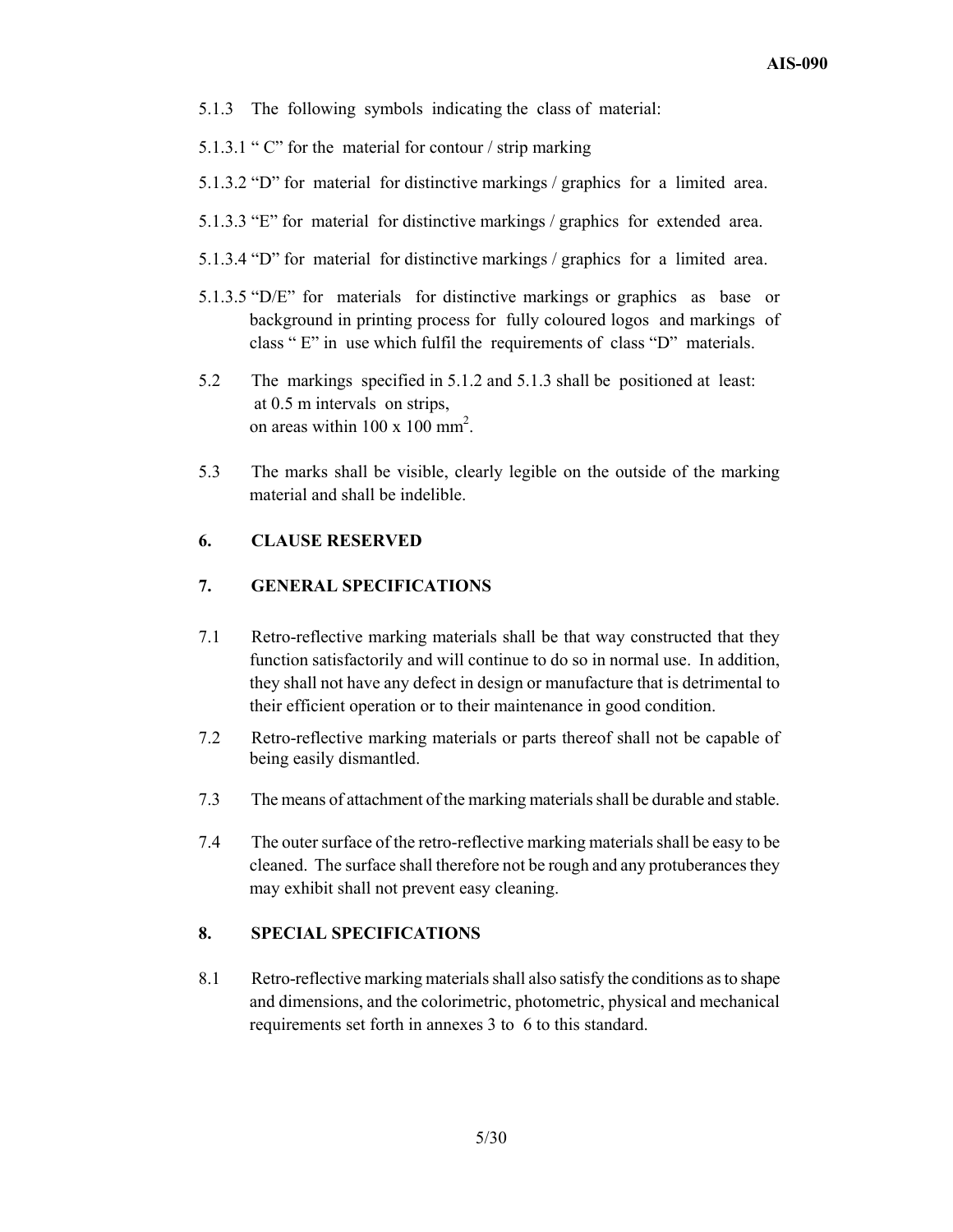- 8.2 Advertising, consisting of retro-reflective logos, distinctive markings or letters/characters has to be decent. It may be consists of marking materials of class "D" if the total retroreflective area is less than  $2 \text{ m}^2$ ; if the total retro reflective area is at least 2 m<sup>2</sup> class "E" shall be used.
- 8.2.1 For class "D" marking materials the maximum values of the coefficient of retro-reflection are less or equal to the value defined in annex 5, table 2, and are intended to be used in distinctive markings, graphics.
- 8.2.2 For class "E" marking materials the maximum values of the coefficient of retro-reflection are less or equal to 33 per cent of the values defined in annex 5, table 2.
- 8.2.3 White retro-reflective marking material intended as base or background in printing processes for fully coloured logos and markings of class "E" in use without unprinted blank areas, may fulfil the requirements in Annex 5, table 2 for class "D" materials and must be marked as class "D/E".
- 8.3 Depending on the nature of retro-reflective marking material, the Test Agency may authorize laboratories to omit certain unnecessary tests, provided that such omission is mentioned under "Remarks" on the Test Report.
- 8.4 Conspicuity marking & mounting requirements shall be as per Annex 7.

## **9. MODIFICATIONS AND EXTENSION OF APPROVAL FOR RETRO-REFLECTIVE MARKING MATERIALS**

- 9.1 Every modification pertaining to the information, even if the changes are non-technical in nature declared in accordance to para 4 above, shall be intimated to the test agency by the manufacturer.
- 9.2 If the changes are in parameters not related to the provisions, no further action needs to be taken
- 9.3 If the changes are in parameters related to the provisions, the testing agency, which has issued the certificate of compliance, may then consider, whether:
- 9.3.1 The type or model with the changed specification still complies with the provisions, or
- 9.3.2 Any further verification is required to establish compliance
- 9.4 For deciding whether testing is required or not : till details are finalized, this will be as agreed between the test agency and the manufacturer.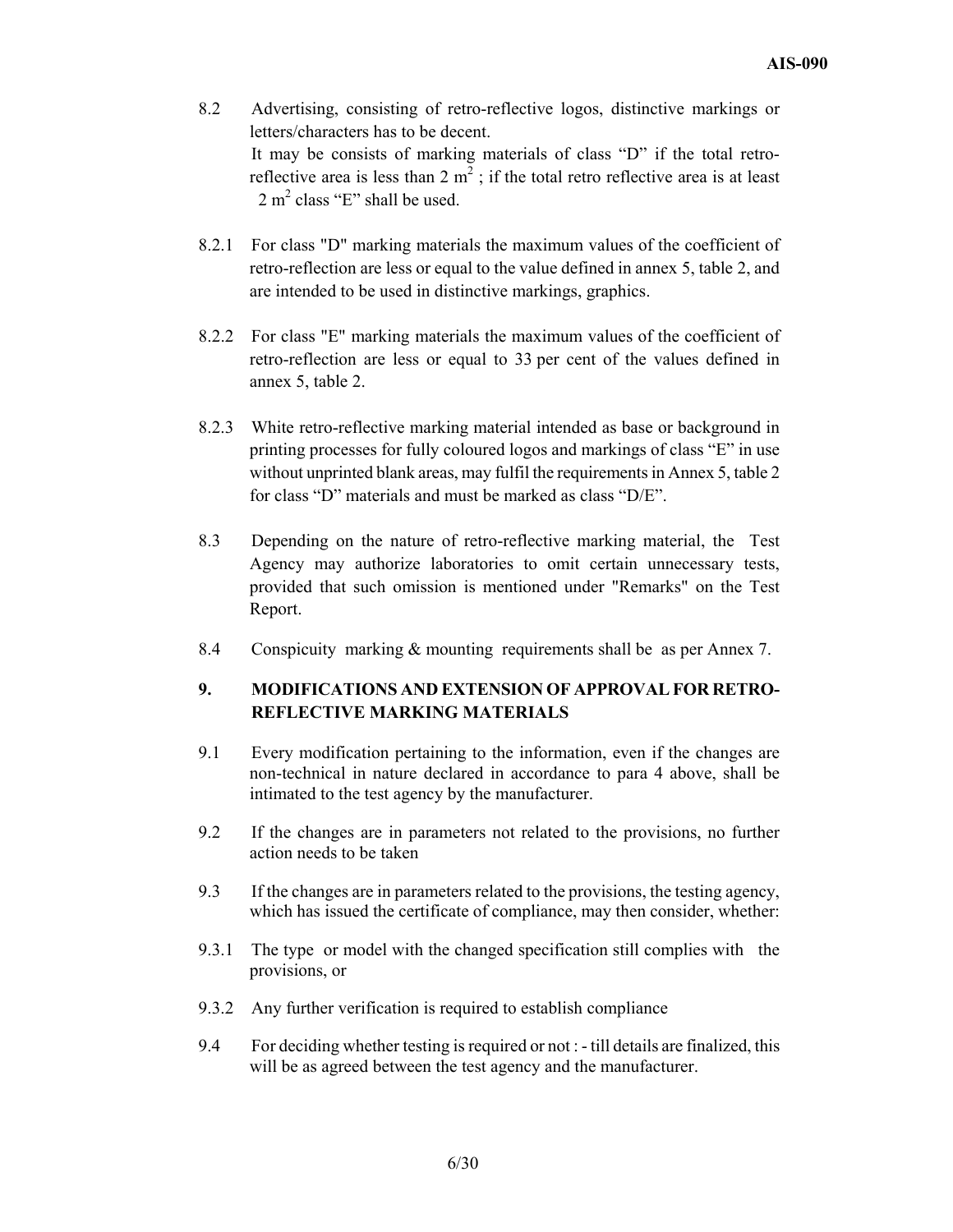- 9.5 In case of 9.3.2, only tests pertaining to the affected specification shall be performed.
- 9.6 In case of fulfillment of criterion as per 9.3, the approval of compliance shall be extended for the changes carried out.

## **10. CONFORMITY OF PRODUCTION**

The conformity of production procedures shall comply with those set out in the AIS-037 with following requirements;

- 10.1 Retro-reflective marking material approved to this standard shall be so manufactured as to conform to the type approved by meeting the requirements set forth in paragraphs 7 and 8 above.
- 10.2 The conformity of production shall not be contested, if the mean value of photometric measurements of five specimens taken at random deviates unfavourably by not more than 20% from the prescribed values given in Annex:5 of this standard with.
- 10.3 The conformity of production shall not be contested, if the mean value of colorimetric properties of five specimens taken at random meets the specifications of Annex:4 of this standard, to be judged by visual inspection
- 10.4 The test agency may at any time verify the conformity control methods applied in each production facility as detailed in AIS-037. The normal frequency of these verification shall be as per AIS-037 or as decided by CMVR-TSC.

## **11. PENALTIES FOR NON-CONFORMITY OF PRODUCTION**

Penalties for non-compliance of conformity of production shall be as detailed in AIS-037.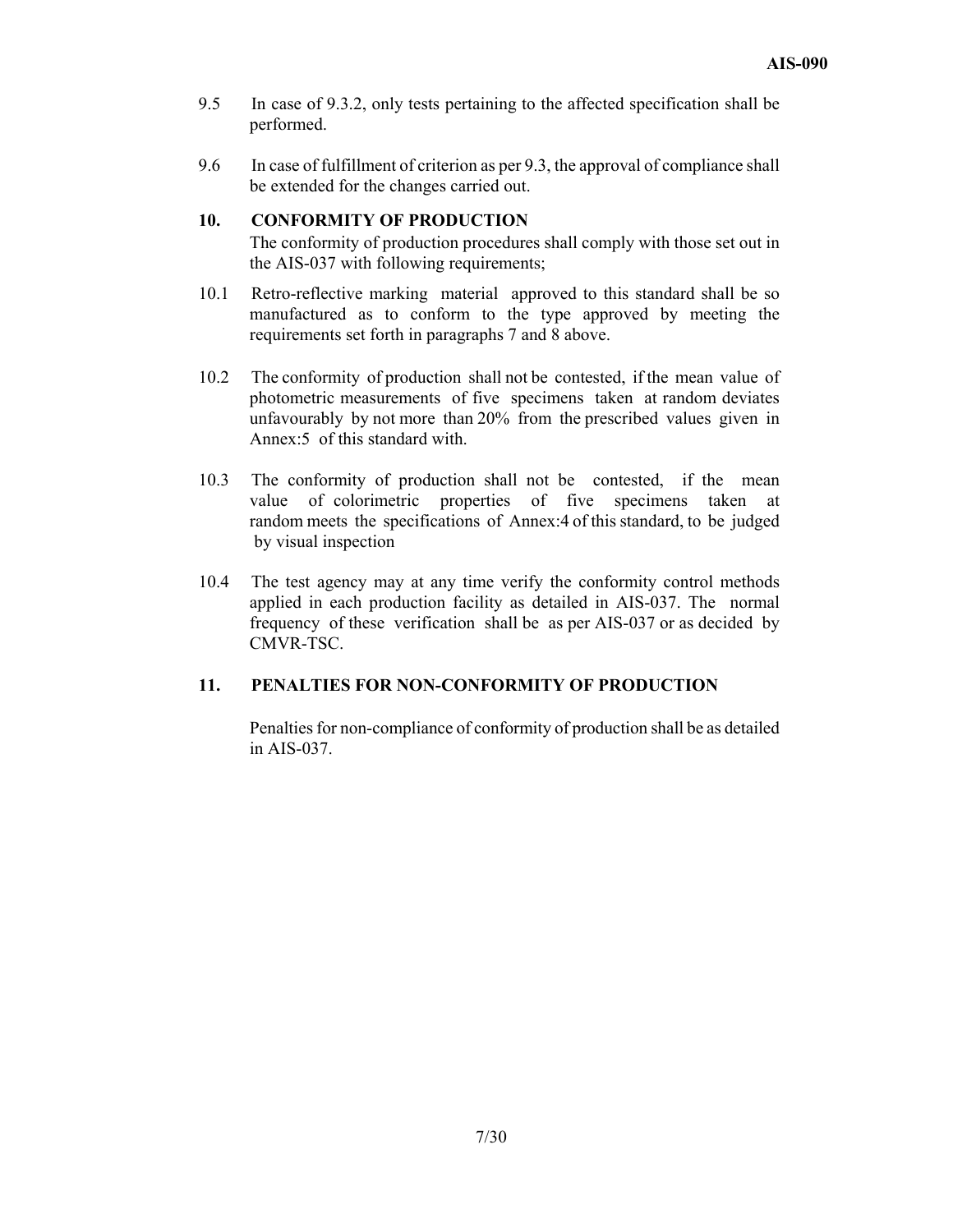



## **Figure 1**

### **THE CIE CO-ORDINATE SYSTEM**

| 1: First Axis  | I: Illumination Axis | Observation angle                       |
|----------------|----------------------|-----------------------------------------|
| 2: Second Axis | O: Observation Axis  | $\beta_1$ , $\beta_2$ : Entrance angles |
|                | R: Reference Axis    | Rotation angle                          |

The CIE angular system for specifying and measuring retro-reflective marking materials. The first axis is perpendicular to the plane containing the observation axis and the illumination axis. The second axis is perpendicular both to the first axis and to the reference axis. All axes, angles, and directions of rotation are shown positive.

- Notes: (a) The principle fixed axis is the illumination axis.
	- (b) The first axis is fixed perpendicular to the plane containing the observation and illumination axis.
	- (c) The reference axis is fixed in the retro-reflective material and moveable with  $\beta_1$  and  $\beta_2$ .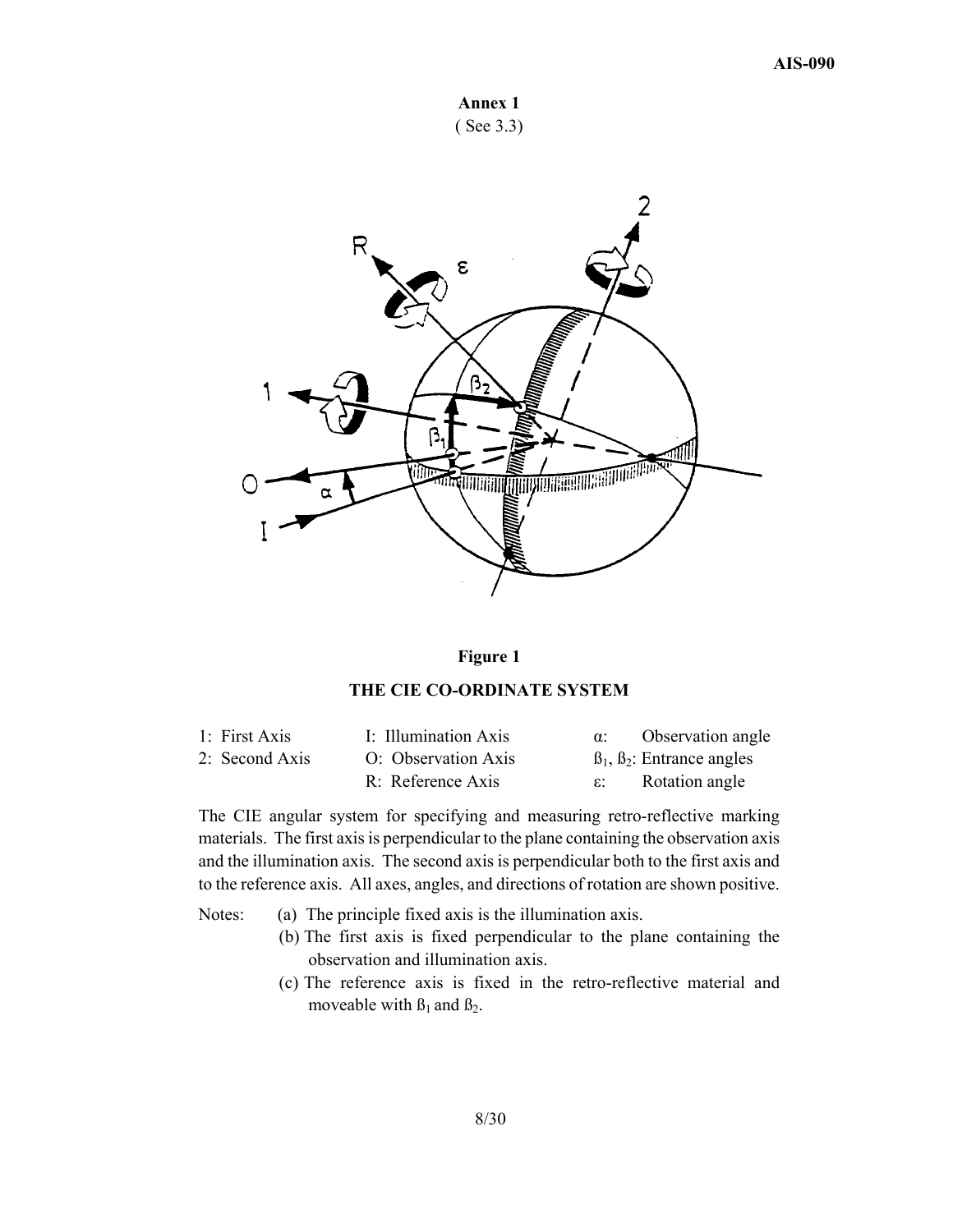

**Figure 2** 

## **GONIOMETER MECHANISM EMBODYING THE CIE ANGULAR SYSTEM**

- 1: First Axis I: Illumination Axis α: Observation angle
	-
- 3: Reference R: Reference Axis ε: Rotation angle Centre P: Retro-reflective material
- 
- 2: Second Axis O: Observation Axis  $B_1, B_2$ : Entrance angles
	-

Representation of a Goniometer mechanism embodying the CIE angular system for specifying and measuring retro-reflective materials. All angles and directions of rotation are shown positive.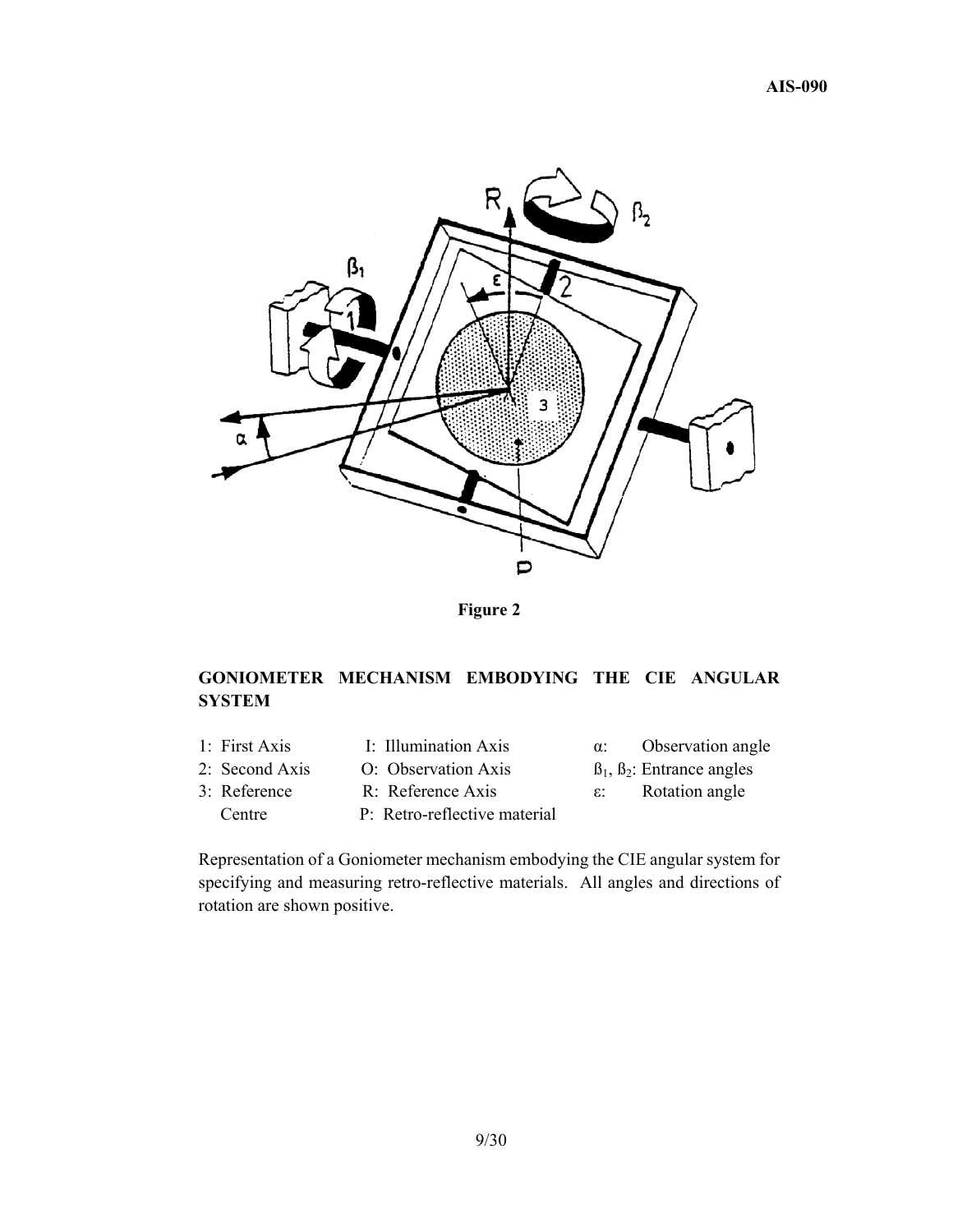(See 4.10)

## **TEST PROCEDURE**

## **TEST SAMPLES**

- 1. Five test samples representing either strips or planes of retro-reflective marking materials have to be submitted to the test laboratory. In the case of strips, at least a length of 3 meters shall be provided; in the case of planes, at least a surface of 500 x 500 mm<sup>2</sup> shall be provided.
- 2. The test samples shall be representative of current production, manufactured in accordance with the recommendation of the manufacturer(s) of the retro-reflective marking materials.  $(1)$
- 3. After verification of the general specifications ( clause 7 of the Standard) and the specifications of shape and dimensions (annex 3), the samples shall be subjected to the heat resistance test described in clause 4 of annex 6 to this Standard, prior to the tests described in annexes 4 and 5.
- 4. The photometric and colorimetric measurements may be made on five samples. The mean values should be taken.
- 5. For other tests, samples which have not undergone any testing should be used.

 $^{(1)}$ Test samples of retro-reflective marking materials shall be applied to edged and degreased aluminium panels of 2 mm thickness and shall be conditioned for 24 hours at  $23^{\circ}C \pm 2^{\circ}C$  at  $50\% \pm 5\%$  relative humidity prior to testing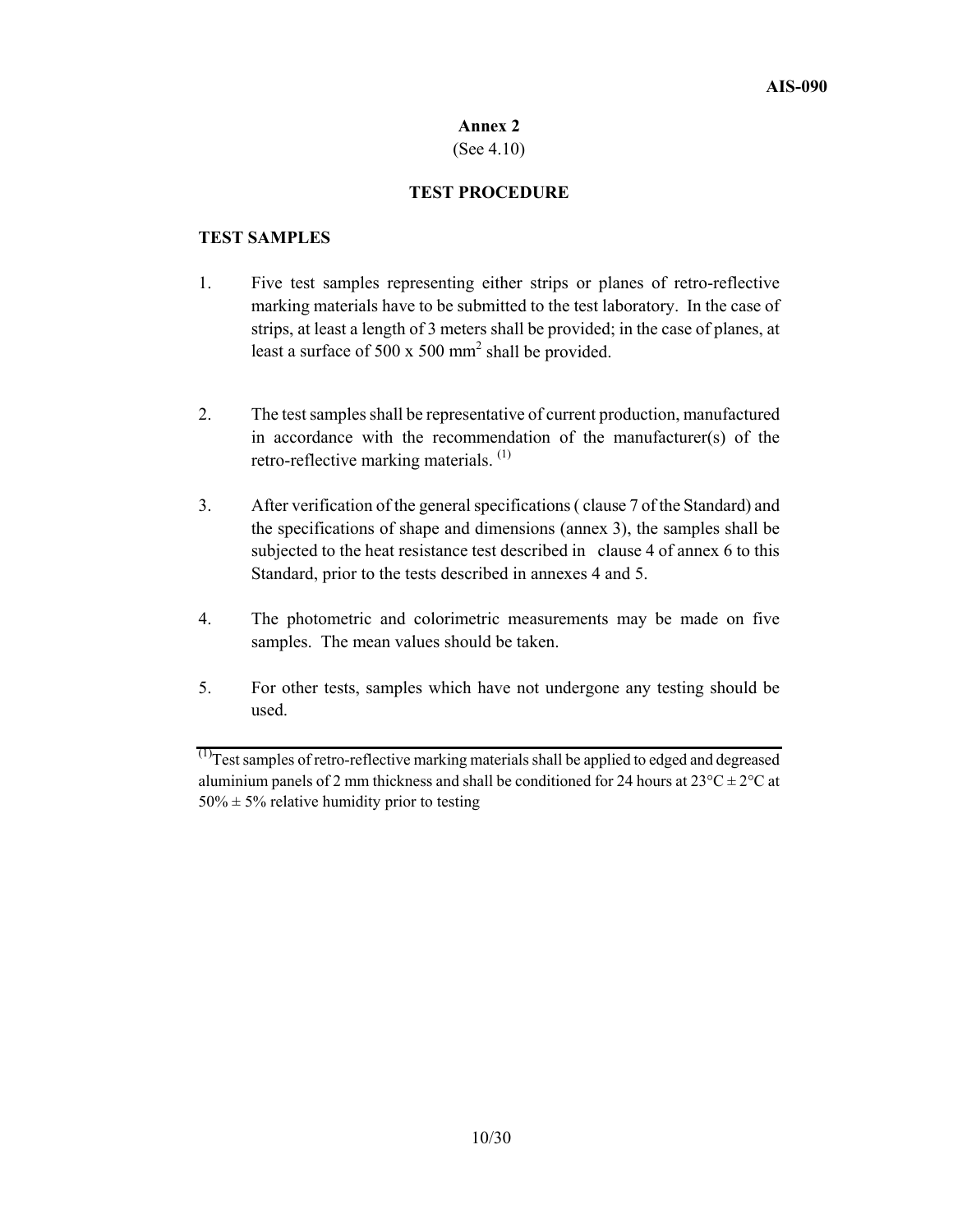## ( See 8.1)

## **SPECIFICATION OF MARKING DIMENSIONS**

### 1. SIDE AND REAR MARKING WITH STRIPS

1.1. General

The markings shall be made of strips of retro-reflective material.

- 1.2. Dimensions
- 1.2.1. The width of a side and/or rear marking material shall be 50 mm +10/-0 mm.
- 1.2.2. The minimum length of an element of a retro-reflective marking material shall be such that at least one approval mark is visible.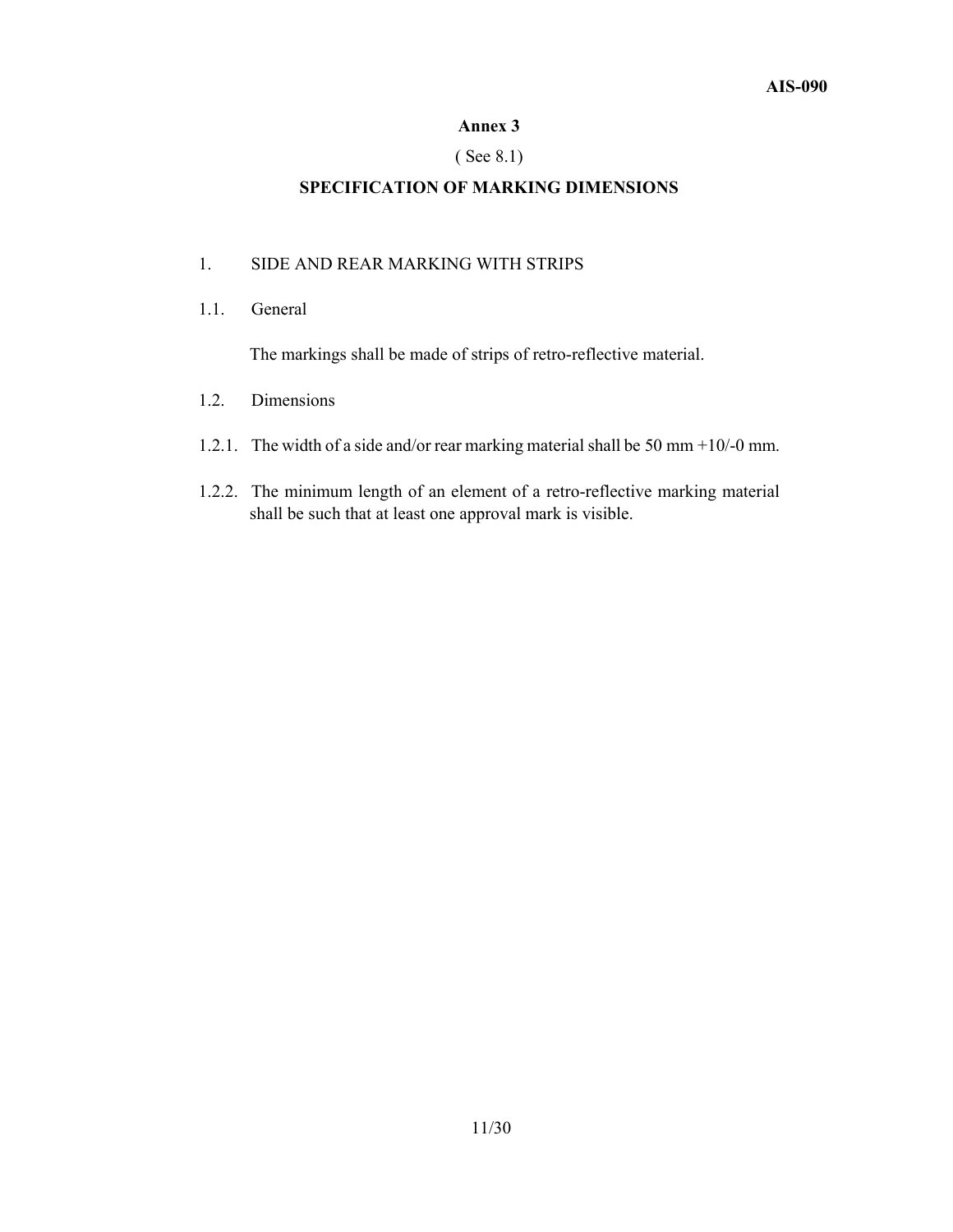( See 8.1)

## **COLORIMETRIC SPECIFICATIONS**

- 1. Retro-reflective marking materials (class C) shall be white, yellow or red. Retro reflective distinctive markings and/or graphics (class D and E) may be of any colour.
- 2. When measured with a spectrophotometer in accordance with the provisions of CIE document No. 15 (1971) and illuminated with the CIE Standard illuminant D65 at an angle of 45° to the normal and viewed along the normal  $(45^{\circ}/0^{\circ})$  geometry), the colour of the material in new condition shall be located within the area defined by the chromaticity coordinates in Table 1 and comply with the luminance factor ß.

|            | <b>Chromaticity Co-ordinates</b> |              |                |       |                         |                          |  |  |
|------------|----------------------------------|--------------|----------------|-------|-------------------------|--------------------------|--|--|
| Colour     |                                  | $\mathbf{1}$ | $\overline{2}$ | 3     | $\overline{\mathbf{4}}$ | Luminance<br>factor<br>ß |  |  |
|            | $\mathbf{x}$                     | 0.545        | 0.487          | 0.427 | 0.465                   |                          |  |  |
| Yellow     | y                                | 0.454        | 0.423          | 0.483 | 0.534                   | $\geq 0.16$              |  |  |
|            | $\mathbf{x}$                     | 0.300        | 0.385          | 0.345 | 0.260                   |                          |  |  |
| White      | y                                | 0.270        | 0.355          | 0.395 | 0.310                   | $\geq 0.25$              |  |  |
|            | $\mathbf{x}$                     | 0.690        | 0.595          | 0.560 | 0.650                   |                          |  |  |
| <b>Red</b> | y                                | 0.310        | 0.315          | 0.350 | 0.350                   | $\geq 0.03$              |  |  |

**TABLE 1**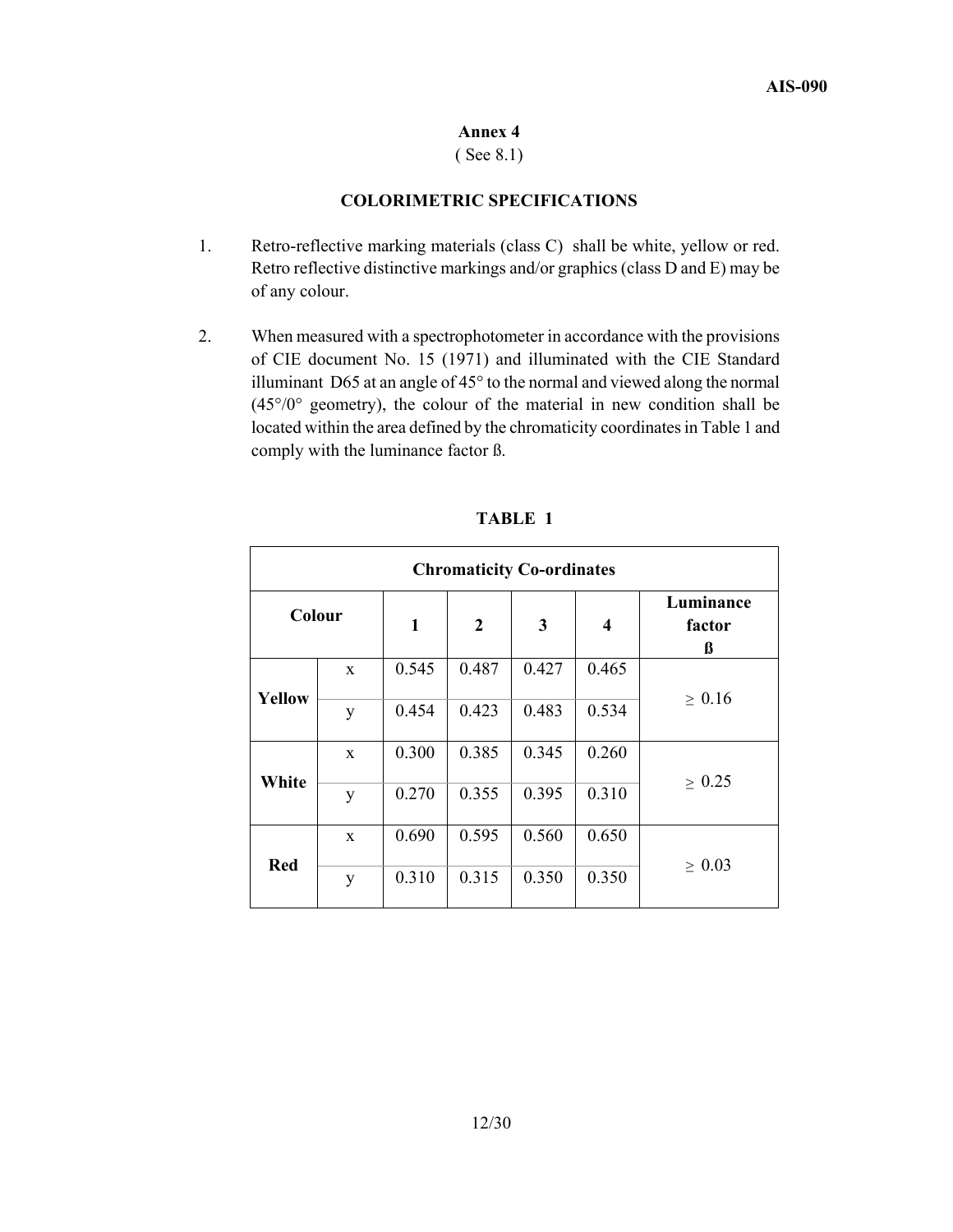3. When illuminated by the CIE Standard illuminant A at entrance angle  $B_1 = B_2 = 0^\circ$  or, if this produces a colourless surface reflection, angle  $B_1 = 0^\circ$  $B_2 = +5^\circ$  and measured at an observation angle of  $\alpha = 20'$ , the colour of the material in new condition shall be located within the area defined by the chromaticity coordinates in Table 2.

|               | <b>Chromaticity Co-ordinates</b> |              |                |                         |       |  |  |
|---------------|----------------------------------|--------------|----------------|-------------------------|-------|--|--|
|               | Colour                           | $\mathbf{1}$ | $\overline{2}$ | $\overline{\mathbf{4}}$ |       |  |  |
|               | $\mathbf{X}$                     | 0.585        | 0.610          | 0.520                   | 0.505 |  |  |
| <b>Yellow</b> | y                                | 0.385        | 0.390          | 0.480                   | 0.465 |  |  |
|               | X                                | 0.373        | 0.417          | 0.450                   | 0.548 |  |  |
| White         | y                                | 0.402        | 0.359          | 0.513                   | 0.414 |  |  |
|               | X                                | 0.720        | 0.735          | 0.665                   | 0.643 |  |  |
| <b>Red</b>    | y                                | 0.258        | 0.265          | 0.335                   | 0.335 |  |  |

#### **TABLE 2**

Note: As the question of the night-time colours of retro-reflective marking materials is at present being studied by CIE TC 2.19, the above limits are therefore only provisional and will be revised later after CIE TC 2.19 has completed its work.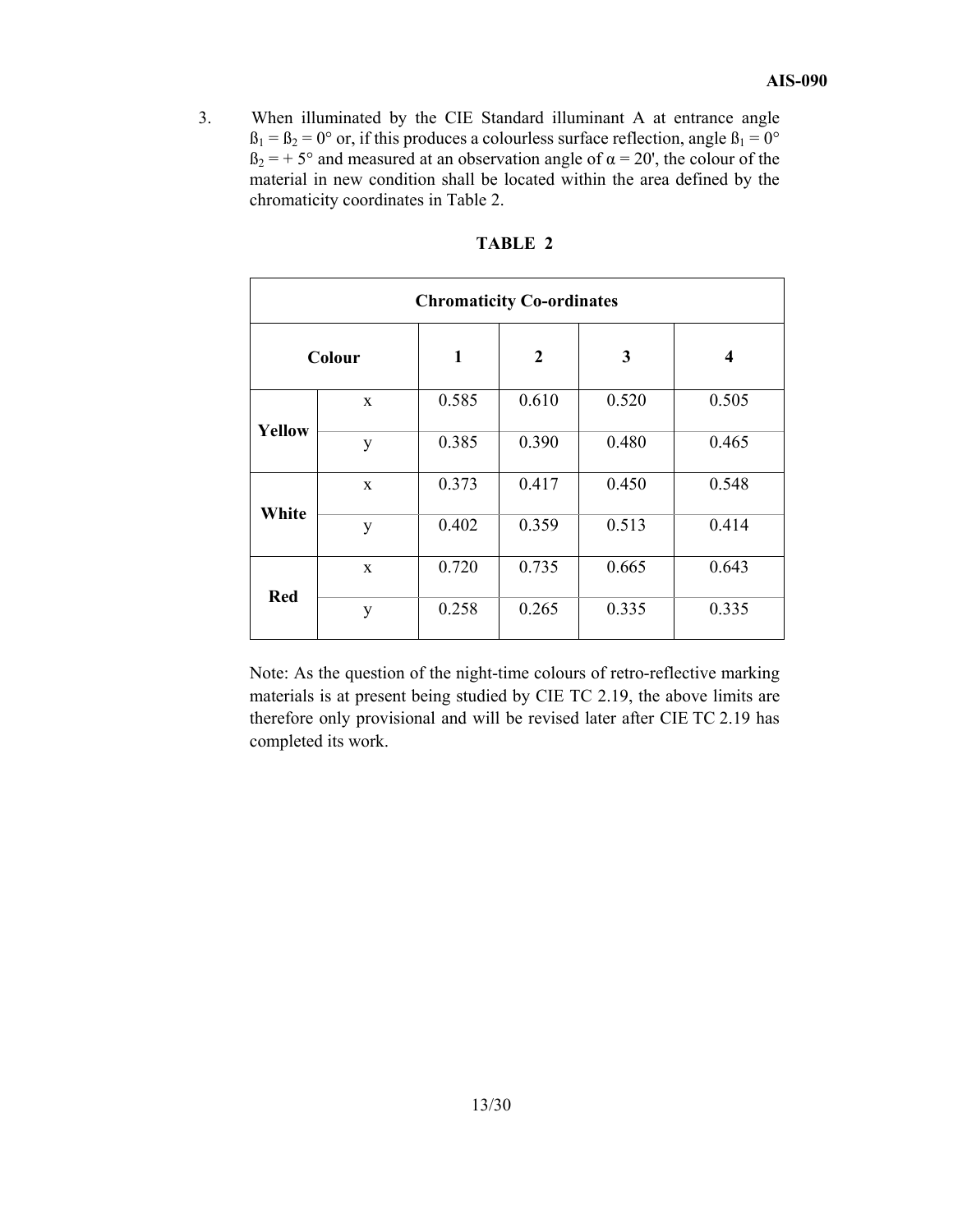### ( See 8.1)

## **PHOTOMETRIC SPECIFICATIONS**

- 1. When illuminated with a CIE Standard illuminant A and measured as recommended by CIE Publication No. 54, 1982, the coefficient of retroreflection R` in candelas per m<sup>2</sup> per lux  $[cd.m^{-2}.lx^{-1}]$  of the retro-reflective areas in new condition shall be at least as indicated in table 1 for yellow and white materials and at least as indicated in Table 2 for red materials.
- 1.1 Minimum values for the coefficient of Retro-reflection Photometric specifications for retro-reflective markings of Class C:

Г

| Minimum values for the Coefficient of<br>Retro-reflection R' $(cd.m^{-2}.lx^{-1})$ |                            |          |     |    |          |  |  |  |
|------------------------------------------------------------------------------------|----------------------------|----------|-----|----|----------|--|--|--|
| Observation angle $\alpha$                                                         | Entrance Angle $\beta$ (°) |          |     |    |          |  |  |  |
|                                                                                    | B1                         | $\theta$ | 0   | 0  | $\Omega$ |  |  |  |
| $\alpha$ = 0.33° (20 <sup>'</sup> )                                                | B2                         | 5        | 30  | 40 | 60       |  |  |  |
| Colour                                                                             |                            |          |     |    |          |  |  |  |
| yellow                                                                             |                            | 300      | 130 | 75 | 10       |  |  |  |
| white                                                                              |                            | 450      | 200 | 90 | 16       |  |  |  |

## **TABLE 1**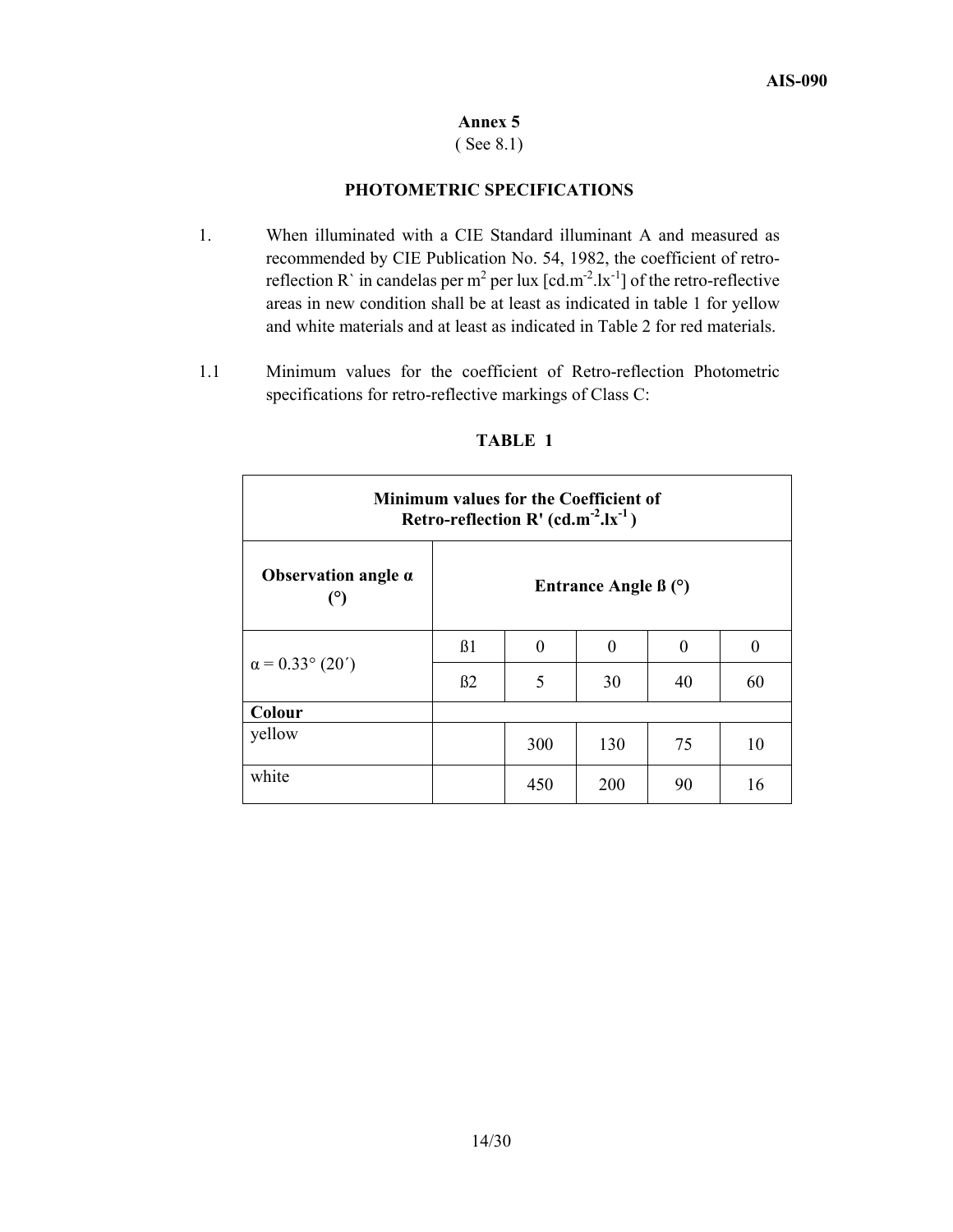1.2 Maximum values for the coefficient of retro-reflection Photometric specifications for distinctive markings or graphics of class D:

| <b>Maximum values for the Coefficient of</b><br>Retro-reflection R' $(cd.m^{-2}.lx^{-1})$ |           |     |                                      |    |    |  |  |  |
|-------------------------------------------------------------------------------------------|-----------|-----|--------------------------------------|----|----|--|--|--|
| Observation angle $\alpha$ (°)                                                            |           |     | Entrance Angle $\beta$ ( $\degree$ ) |    |    |  |  |  |
|                                                                                           | $\beta$ 1 | 0   | $\theta$                             | 0  |    |  |  |  |
| $\alpha$ = 0.33° (20 <sup>'</sup> )                                                       | B2        | 5   | 20                                   | 30 | 40 |  |  |  |
| Colour<br>red                                                                             |           | 120 | 60                                   | 30 | 10 |  |  |  |

## **TABLE 2**

Note: If the sample is provided with an orientation mark, the specified values must only be observed for this orientation. Test samples without an orientation mark must be observed for values at 0° and 90° orientations as well.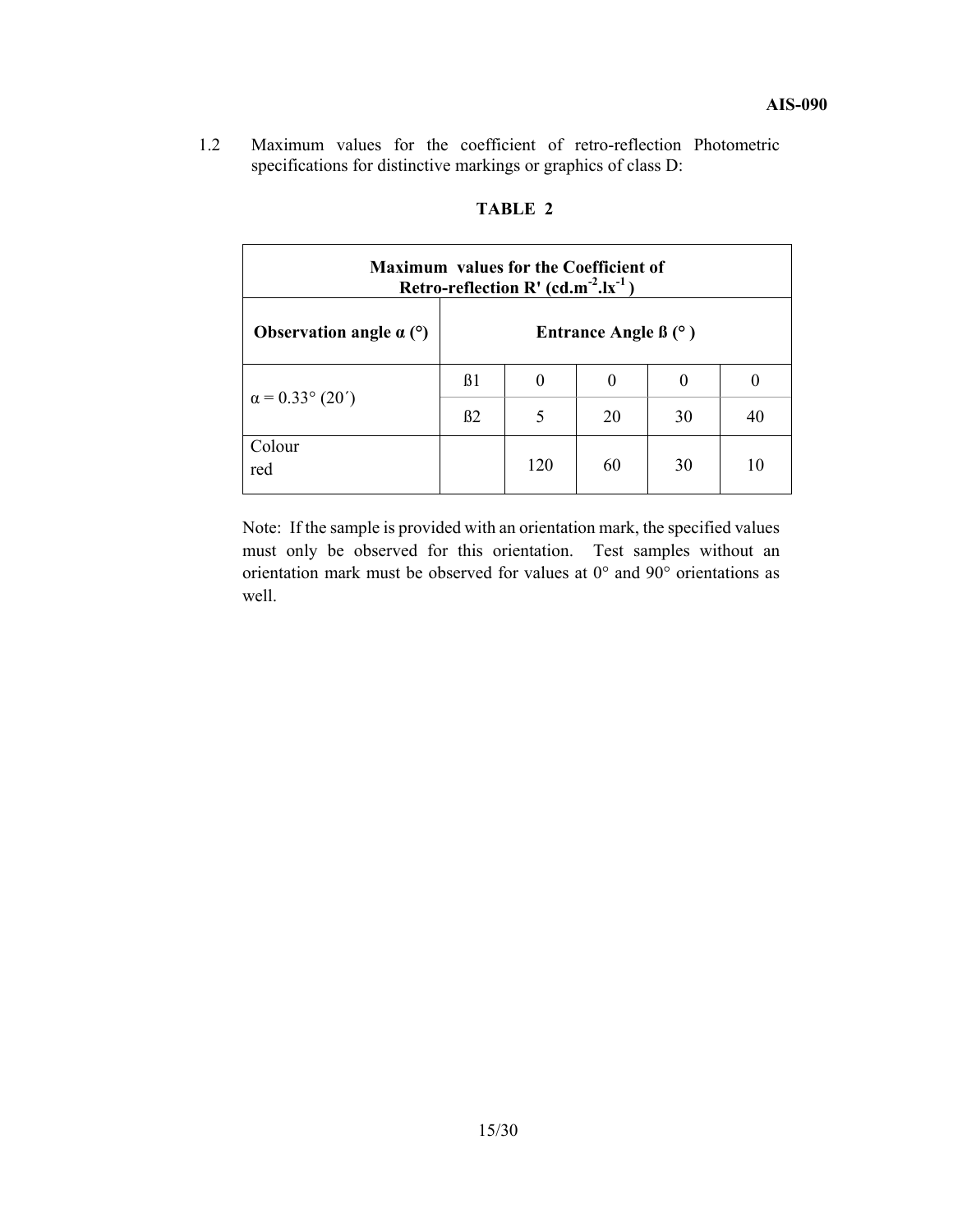## ( See 8.1)

## **RESISTANCE TO EXTERNAL AGENTS**

## **1. Resistance to weathering**

1.1 Procedure - For each test, two specimens of a sample unit (see paragraph 3.1.4. of this Standard) are taken. One specimen shall be stored in a dark and dry container for subsequent use as "reference unexposed specimen".

> The second specimen shall be subjected to a source of illumination in accordance with ISO Standard 105 - B02 - 1978, Section 4.3.1; the retroreflective material shall be exposed until blue standard No. 7 has faded to No. 4 on the grey scale. After the test, the specimen shall be washed in a dilute neutral detergent solution, dried and examined for conformity with the requirements specified in paragraphs 1.2. to 1.4.

## **1.2 Visual appearance**

No area of the exposed specimen shall show any evidence of cracking, scaling, splitting, blistering, delamination, distortion, chalking, staining or corrosion.

## **1.3 Colour fastness**

The colour of the exposed specimen shall still meet the requirements in annex 4, tables 1 and 2.

- **1.4** Effect on the coefficient of retro-reflection of the retro-reflective material:
- 1.4.1 For this check, measurements shall be made only at an observation angle of  $\alpha$  = 20' and an entrance angle of  $\beta_2$  = 5° by the method given in annex 5.
- 1.4.2 The coefficient of retro-reflection of the exposed specimen when dry shall be not less than 80 % of the value in annex 5, tables 1 and 2.

## **2. Resistance to corrosion**

2.1 A specimen of the sample unit shall be subjected to the action of a saline mist for 48 hours comprising two periods of exposure of 24 hours each, separated by an interval of 2 hours during which the specimen is allowed to dry.

> The saline mist shall be produced by atomizing at a temperature of  $35 \pm 2^{\circ}$  C a saline solution obtained by dissolving 5 parts by weight of sodium chloride in 95 parts of distilled water containing not more than 0.02 per cent of impurities.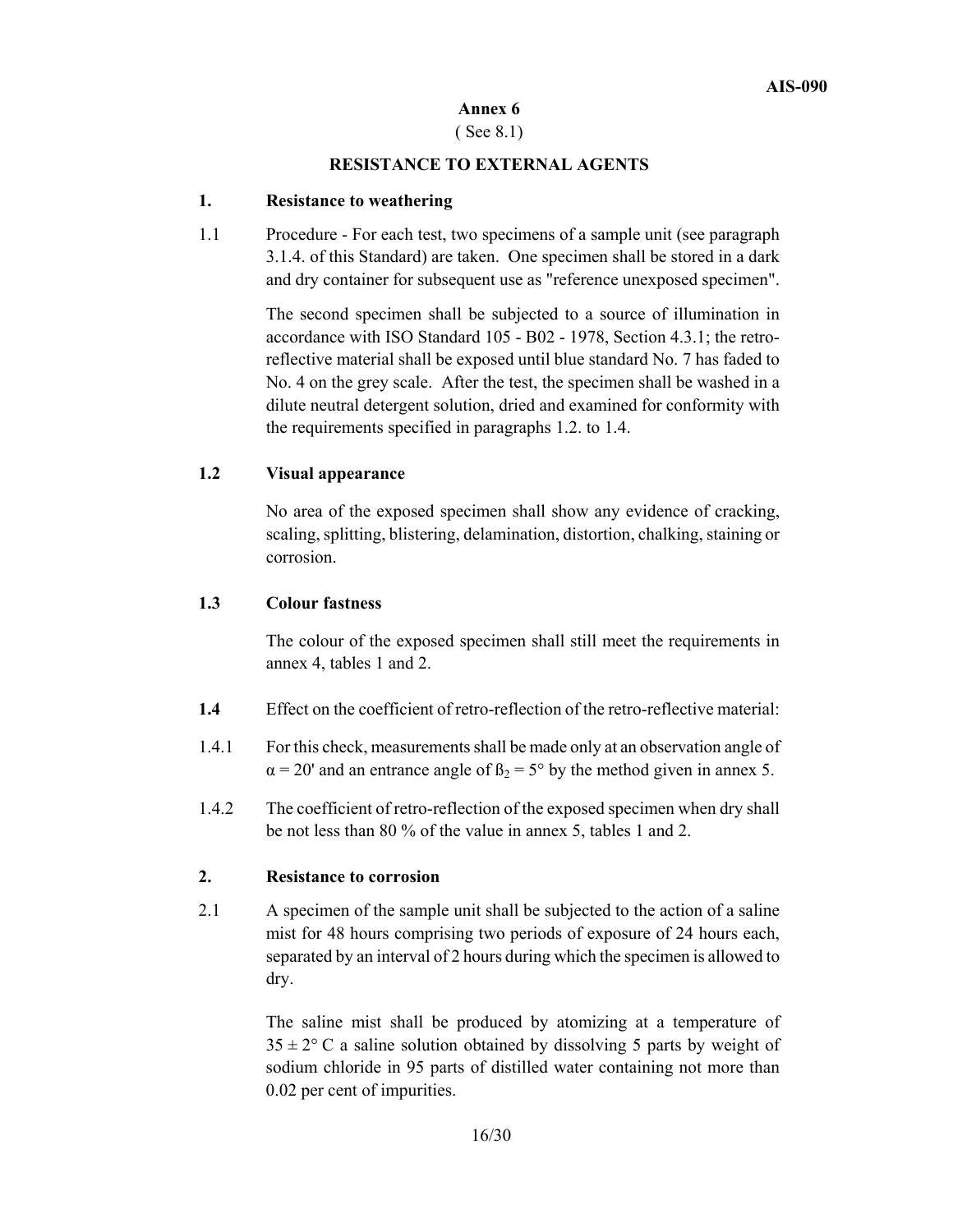- 2.2 Immediately after completion of the test, the sample shall show no sign of corrosion liable to impair the efficiency of the marking.
- 2.2.1 The coefficient of retro-reflection R' of the retro-reflective areas, when measured after a recovery period of 48 hours as specified in paragraph 1 of annex 5, at an entrance angle of  $\beta_2 = 5^\circ$  and an observation angle of  $\alpha = 20'$ , shall be not less than the value in annex 5, table 1 or more than the value in table 2 respectively. Before measuring, the surface shall be cleaned to remove salt deposits from the saline mist.

## **3. Resistance to fuels**

A section of a sample unit not less than 300 mm long shall be immersed in a mixture of n-heptane and toluol, 70 per cent and 30 per cent by volume, for one minute.

After removal, the surface shall be wiped dry with a soft cloth and shall not show any visible change which would reduce its effective performance.

## **4. Resistance to heat**

- 4.1 A section of a sample unit not less than 300 mm long shall be kept for 12 hours (in the case of moulded plastics reflectors this time shall be 48 hours) in a dry atmosphere at a temperature of  $65 \pm 2$ °C after which the sample shall be allowed to cool for 1 hour at  $23 \pm 2$ °C. It shall then be kept for 12 hours at a temperature of  $-20 \pm 2$ °C.
- 4.2 The sample shall be examined after a recovery time of 4 hours under normal laboratory conditions.
- 4.3 After this test, no cracking or appreciable distortion of the surface particularly of the optical units, shall be evident.

## **5. Resistance to cleaning**

A test sample smeared with a mixture of detergent lubricating oil and graphite shall be easily cleaned without damage to the retro-reflective material surfaces when wiped with a mild aliphatic solvent such as nheptane, followed by washing with a neutral detergent.

## **6. Clause reserved**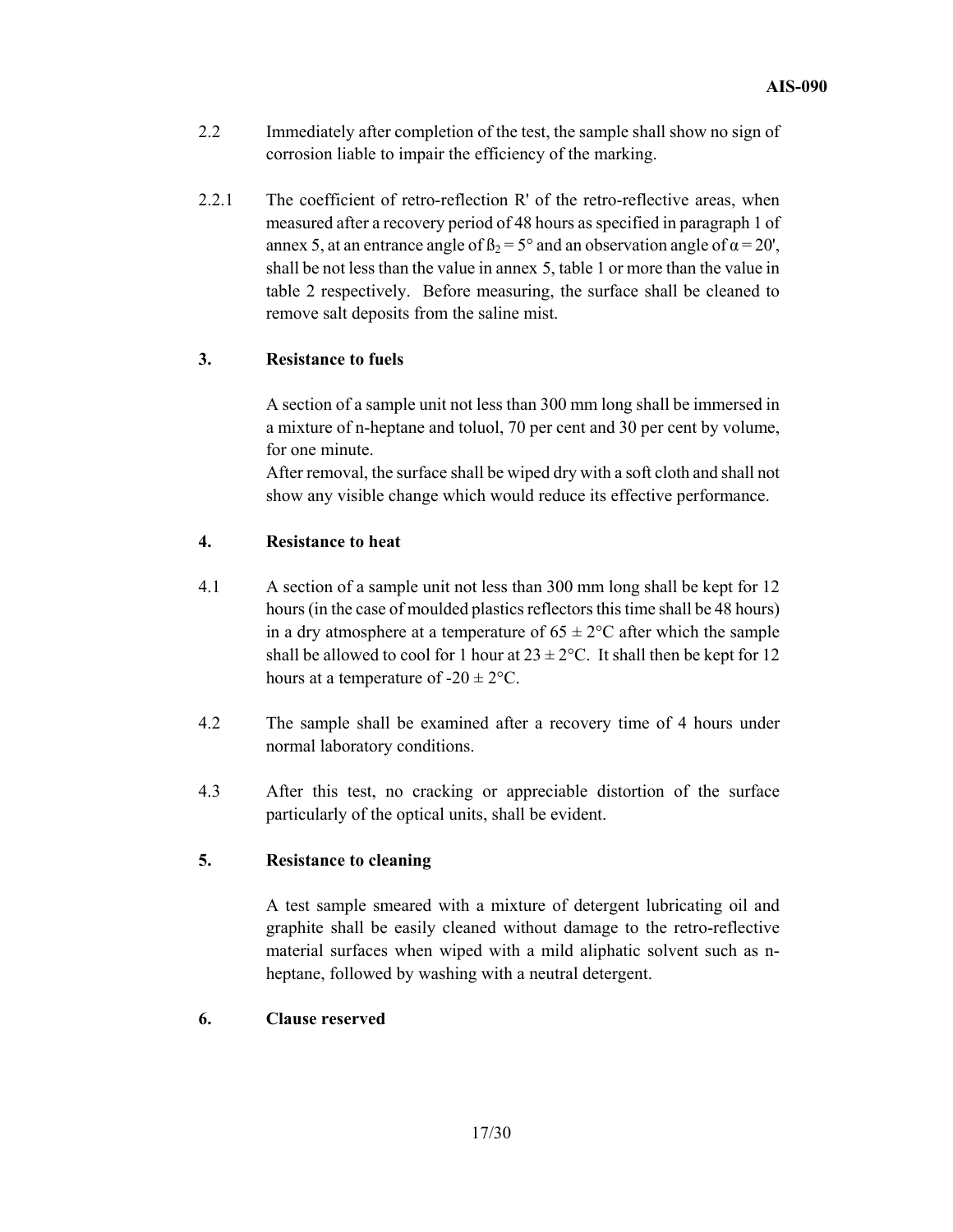## **7. Resistance to penetration of water**

- 7.1 Sample unit of retro-reflective marking shall be immersed for 10 minutes in water at a temperature of  $50 \pm 5^{\circ}$  C, the highest point of the upper part of the retro-reflective surface being 20 mm below the surface of the water. This test shall be repeated after turning the sample unit through 180°, so that the retro-reflecting surface is at the bottom and the rear face is covered by about 20 mm of water. The sample unit(s) shall then be immediately immersed in the same conditions in water at a temperature of  $25 \pm 5^{\circ}$ C.
- 7.2 No water must penetrate to the reflecting surface of the sample unit. If visual inspection clearly reveals the presence of water, the retro-reflective marking shall not be considered to have passed the test.
- 7.3 If visual inspection does not reveal the presence of water or in case of doubt, the coefficient of retro-reflection R' shall be measured in conformity with annex 5, the sample unit being first lightly shaken to remove excess water from the outside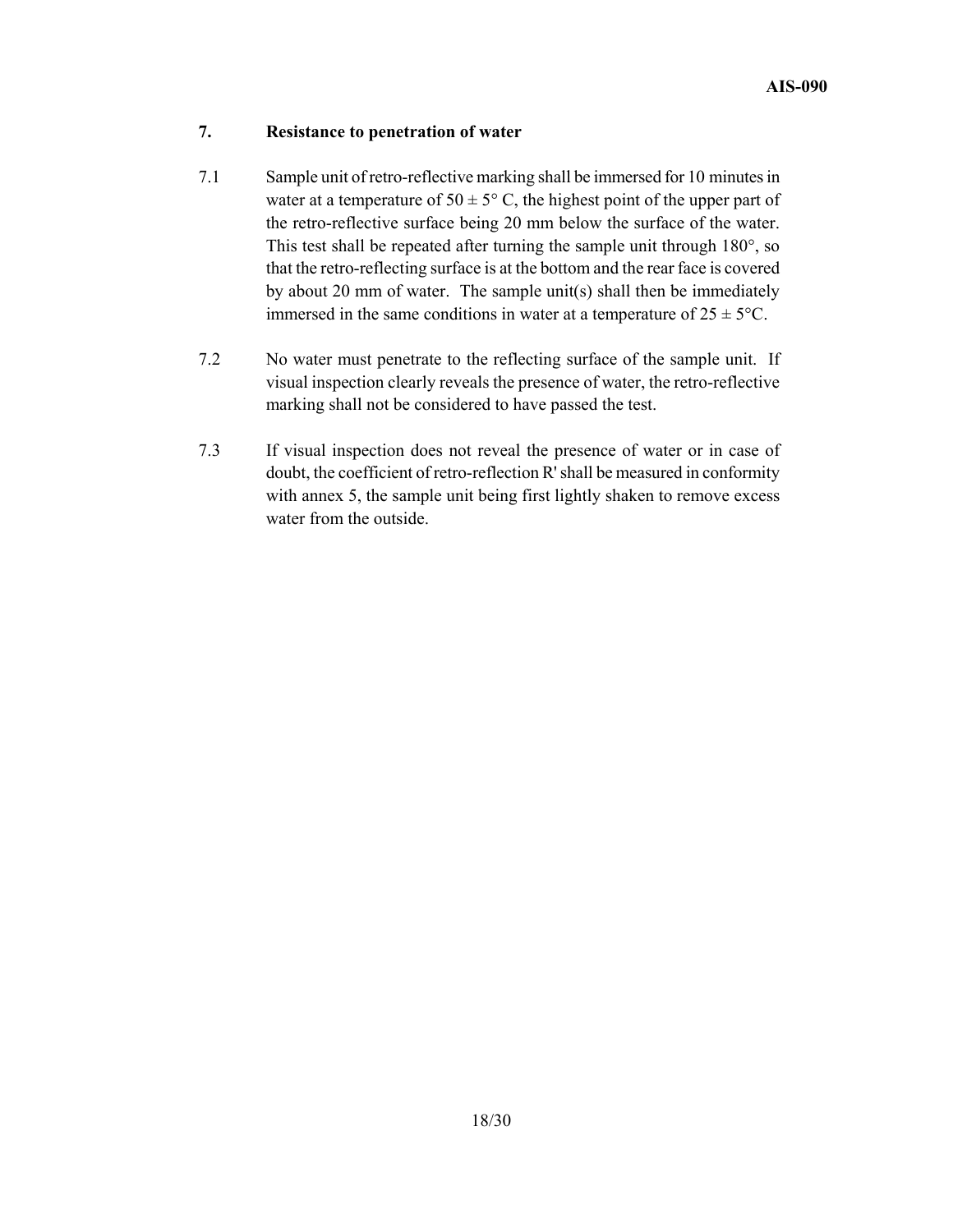## ( See 8.4)

## **CONSPICUITY MARKING & MOUNTING REQUIREMENTS**

## **0. COLOUR OF CONSPICUITY MARKINGS**

- 0.1 Yellow to the Side
- 0.2 Red to the Rear

## **1. PRESENCE**

- 1.1 Prohibited: on vehicles of categories M1 and T1.
- 1.2. Mandatory:
- 1.2.1 to the rear: Ĭ

 full contour marking on vehicles exceeding 2,100 mm in width of the following categories:

- a) N2 with a maximum mass exceeding 7.5 tonnes and N3 (with the exception of chassis-cabs, incomplete vehicles such as drive- away-chassis and tractors for semi-trailers.
- b) T3 and T4 Trailers and semi-trailers
- 1.2.2 to the side:
- 1.2.2.1 partial contour marking on vehicles exceeding 6,000 mm in length (including the drawbar for trailers) of the following categories:
	- a) N2 with a maximum mass exceeding 7.5 tonnes and N3 ( with the exception of chassis-cabs, incomplete vehicles such as drive-away-chassis and tractors for semi-trailers.
	- b) T3 and T4 Trailers and semi-trailers
- 1.2.3 However, where the shape, structure, design or operational requirements make it impossible to install the mandatory contour marking, a line marking may be installed.

## **1.3 Optional**

1.3.1 on all other categories of vehicles, not otherwise specified in paragraphs 1.1. and 1.2. above, including the cab of tractor units for semi-trailers and the cab of chassis-cabs.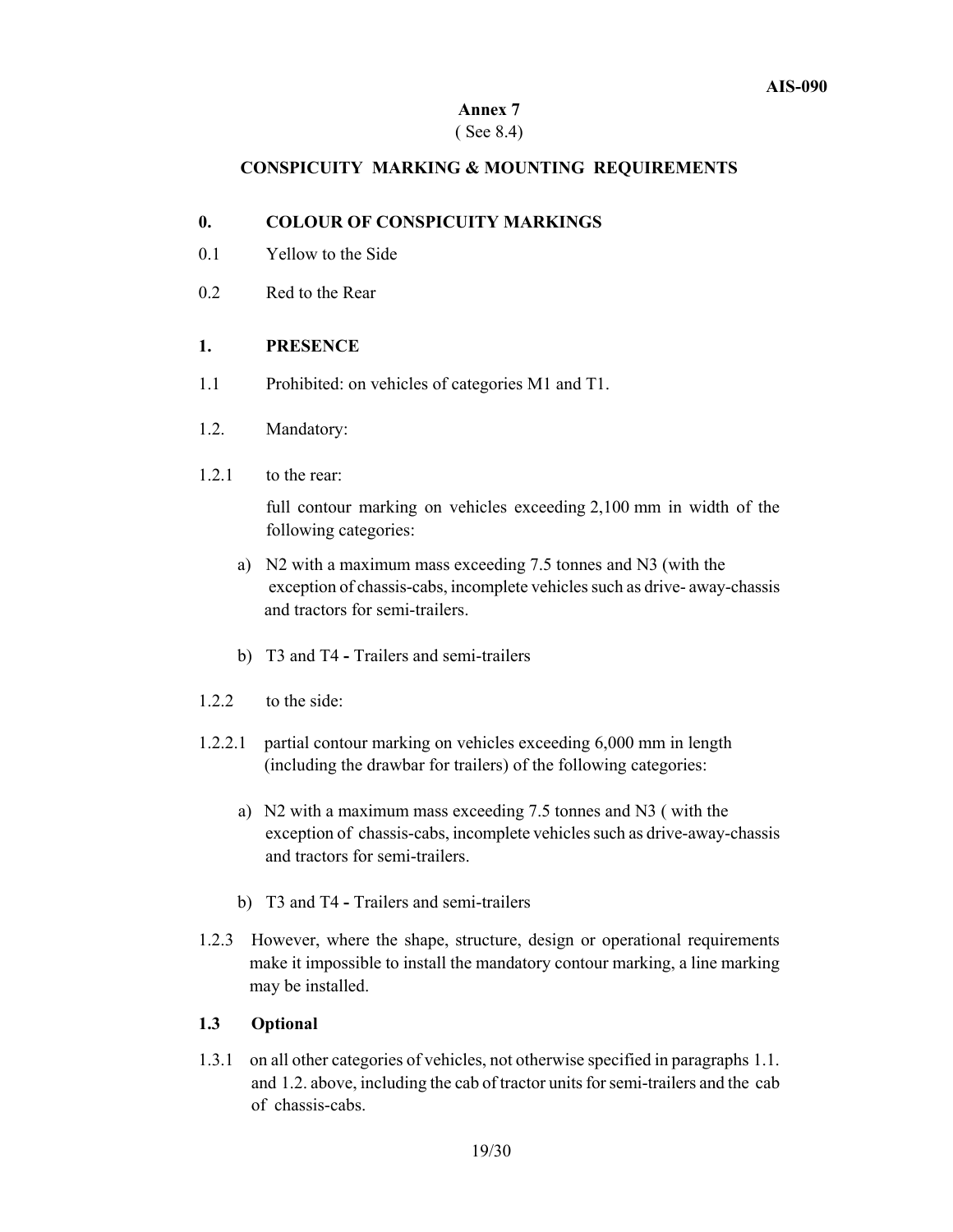- 1.3.2 partial or full contour marking may be applied instead of mandatory line markings, and full contour marking may be applied instead of mandatory partial contour marking.
- **2. NUMBER:** According to the presence.

## **3. ARRANGEMENT**

 The conspicuity markings shall be as close as practicable to horizontal or vertical, compatible with the shape, structure, design and operational requirements of the vehicle.

## **4. POSITION**

- 4.1 Width
- 4.1.1 The conspicuity marking shall be as close as practicable to the edge of the vehicle.
- 4.1.2 The cumulative horizontal length of the conspicuity marking elements, as mounted on the vehicle, shall equate to at least 80 per cent of the overall width of the vehicle, excluding any horizontal overlap of individual elements.
- 4.1.3 However, if the manufacture**r** can prove to the satisfaction of the test agency responsible for type approval that it is impossible to achieve the value referred to in paragraph 4.1.2. above, the cumulative length may be reduced to 60 per cent and shall be indicated in the communication document and test report
- 4.2 Length
- 4.2.1 The conspicuity marking shall be as close as practicable to the ends of the vehicle and reach to within 600 mm of each end of the vehicle (or cab in the case of tractor units for semi-trailers).
- 4.2.1.1 for motor vehicles, each end of the vehicle, or in the case of tractors for semi-trailers the each end of the cab;
- 4.2.1.2 for trailers, each end of the vehicle (excluding the drawbar).
- 4.2.2 The cumulative horizontal length of the conspicuity marking elements, as mounted on the vehicle, excluding any horizontal overlap of individual elements, shall equate to at least 80 per cent of:
	- a. for motor vehicles, the length of the vehicle excluding the cab, or in the case of tractors for semi-trailers, if fitted, the length of the cab;
	- b. for trailers, the length of the vehicle (excluding the drawbar).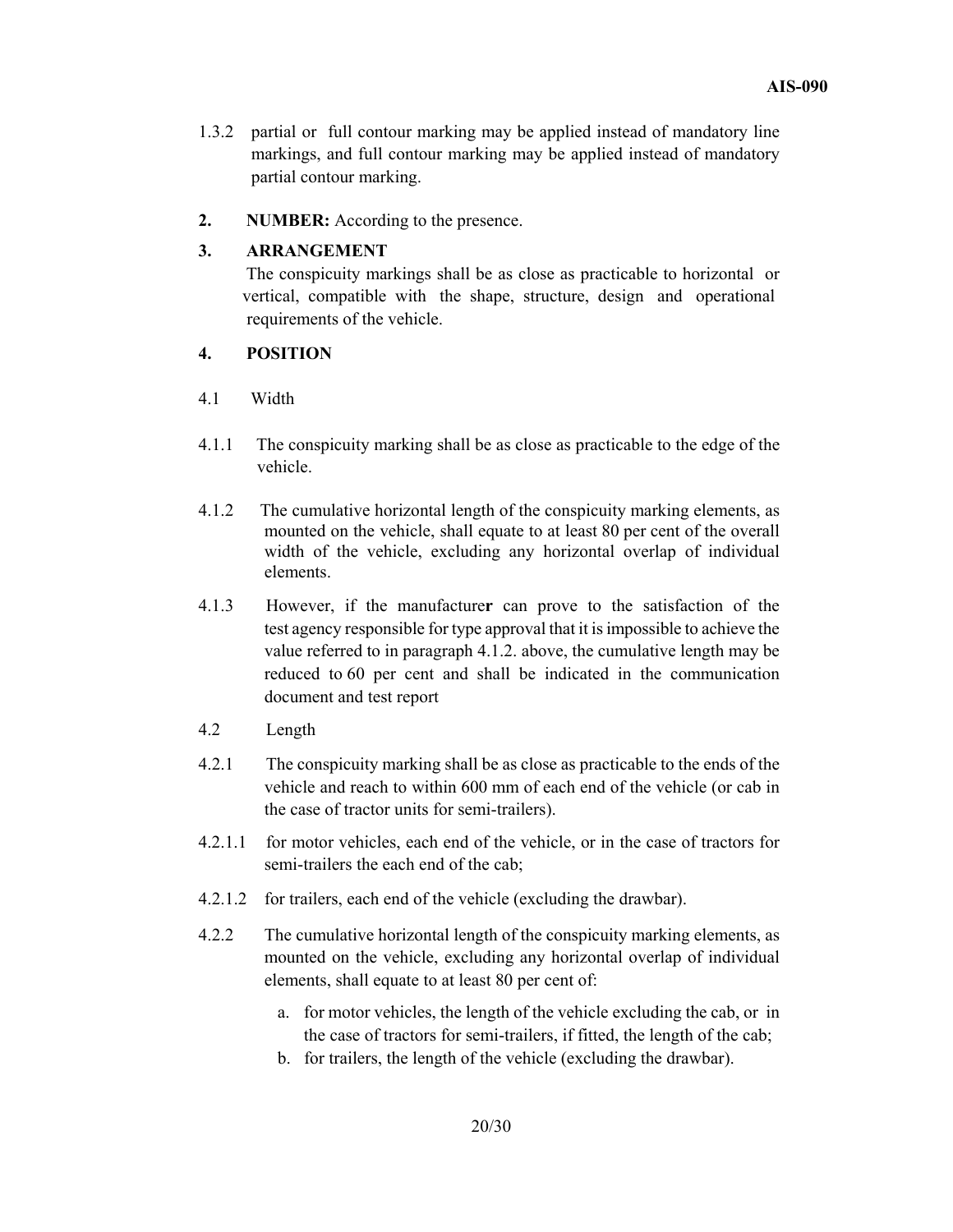- 4.2.3 However, if the manufacture**r** can prove to the satisfaction of the test agency responsible for type approval that it is impossible to achieve the value referred to in paragraph 4.2.2. above, the cumulative length may be reduced to 60 percent and shall be indicated in the communication document and test report.
- 4.3 Height
- 4.3.1 Line markings and contour markings lower element(s):

As low as practicable within the range:

 Minimum: not less than 250 mm above the ground. Maximum: not more than 1,500 mm above the ground.

 However, a maximum mounting height of 2,100 mm may be accepted where technical conditions prevent compliance with the maximum value of 1,500 mm or, if necessary, to fulfill the requirements of paragraphs 4.1.2., 4.1.3., 4.2.2. and 4.2.3., or the horizontal positioning of the line marking or the lower element(s) of the contour marking.

# 4.3.2 Contour markings upper element(s):

 As high as practicable, but within 400 mm of the upper extremity of the vehicle.

#### **5. VISIBILITY**  5.

 The conspicuity marking shall be considered visible, if at least 80 per cent of the illuminating surface of the marking is visible when viewed by an observer positioned at any point within the observation planes defined below:

- 5.1 for rear conspicuity markings (see Annex 8, Figure 1) the observation plane is perpendicular to the longitudinal axis of the vehicle situated 25 m from the extreme end of the vehicle and bounded by:
- 5.1.1 in height, by two horizontal planes 1 m and 3.0 m respectively above the ground,
- 5.1.2 in width, by two vertical planes which form an angle of 15° outwards from the vehicle's median longitudinal plane and which pass through the intersection of the vertical planes parallel to the vehicle's median longitudinal plane delimiting the vehicle's overall width, and the plane perpendicular to the longitudinal axis of the vehicle that delimits the end of the vehicle.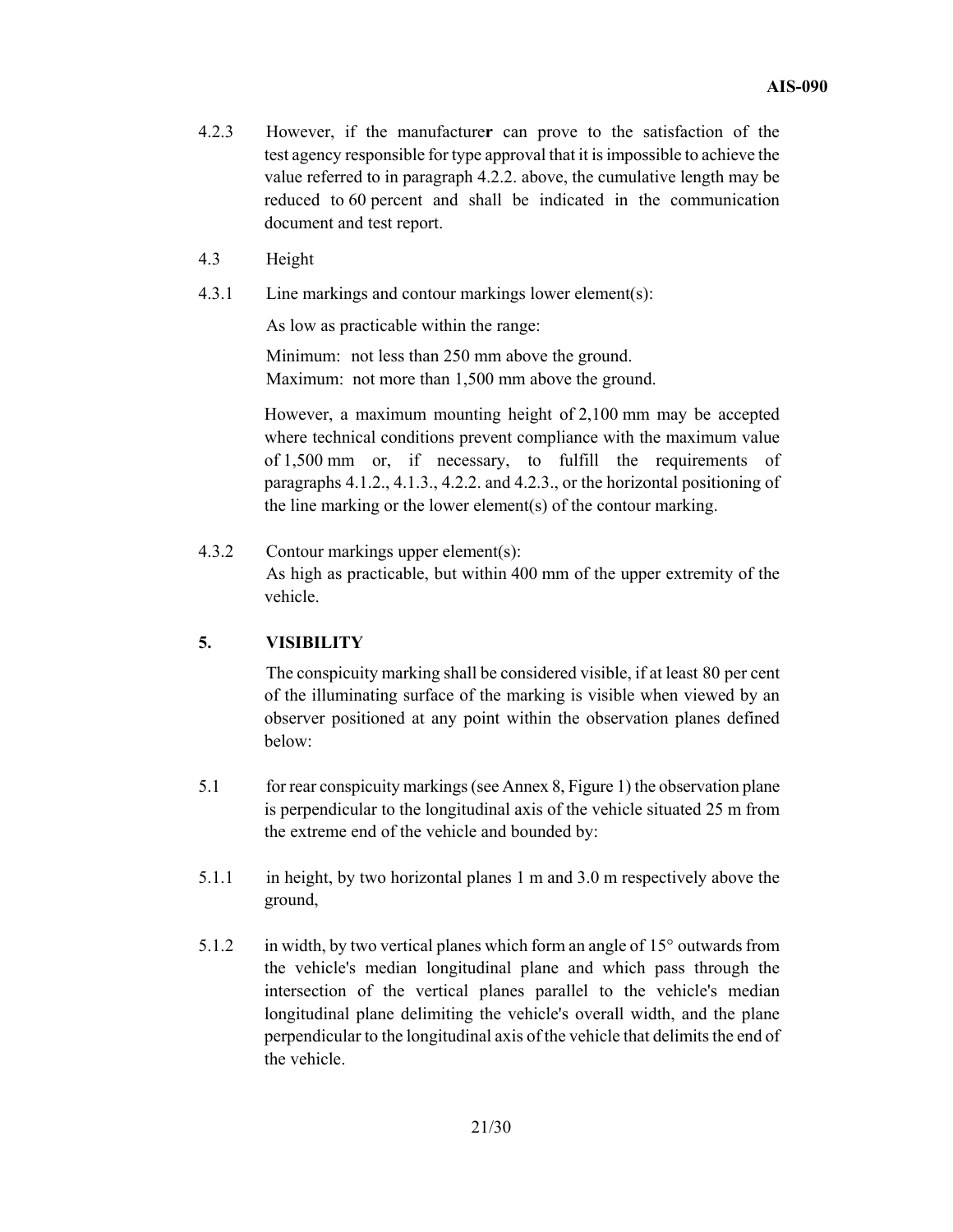- 5.2 for side conspicuity markings (see Annex 8, figure 2) the observation plane is parallel to the longitudinal median plane of the vehicles situated 25 m from the extreme outer edge of the vehicle and bounded by:
- 5.2.1 in height, by two horizontal planes 1 m and 3.0 m respectively above the ground,
- 5.2.2 in width, by two vertical planes which form an angle of 15° outwards from a plane perpendicular to the vehicle's longitudinal axis and which pass through the intersection of the vertical planes perpendicular to the vehicle's longitudinal axis delimiting the vehicle's overall length and the extreme outer edge of the vehicle.

## **6. ORIENTATION**

6.1 To the side:

 As close as practicable to being parallel to the median longitudinal plane of the vehicle, compatible with the shape, structure, design and operation requirements of the vehicle.

6.2 To the rear:

 As close as practicable to being parallel to the transverse plane of the vehicle, compatible with the shape, structure, design and operation requirements of the vehicle.

## **7. OTHER REQUIREMENTS**

- 7.1 Conspicuity markings shall be considered continuous if the distance between adjacent elements are as small as possible and do not exceed 50 per cent of the shortest adjacent element length.
- 7.2 In the case of a partial contour marking, each upper corner shall be described by two lines at 90° to each other and each at least 250 mm in length.
- 7.3 The distance between the conspicuity marking fitted to the rear of a vehicle and each mandatory stop lamp shall be greater than 200 mm.
- 7.4 Where rear marking plates conforming to AIS-089 are installed these may be considered, at the discretion of the manufacturer, as part of the conspicuity marking to the rear, for the purposes of calculating the length of the conspicuity marking and its proximity to the side of the vehicle.
- 7.5 The locations on the vehicle designated for conspicuity markings shall allow for the installation of markings of at least 60 mm in width.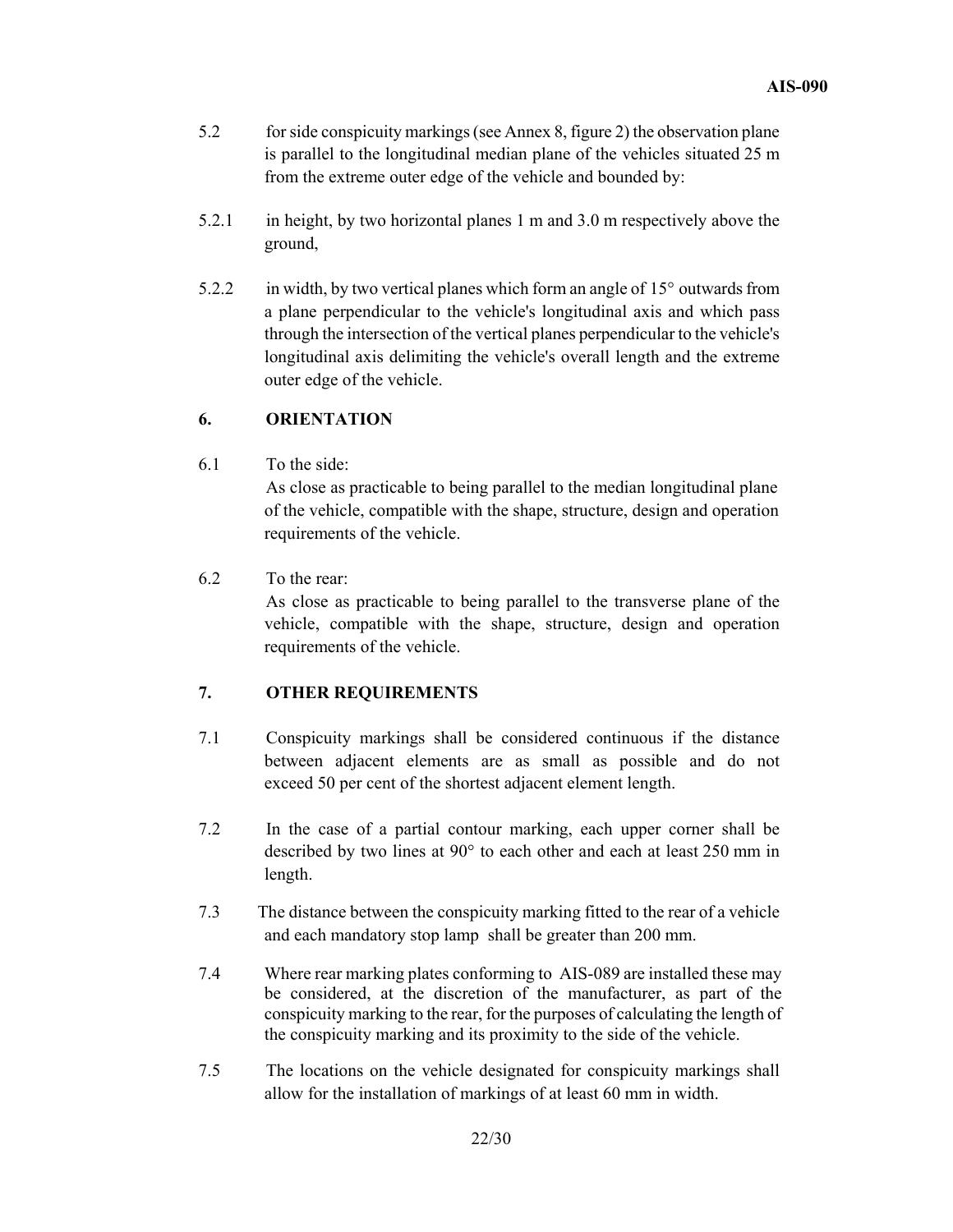## **8.0 GUIDELINES FOR THE DISTINCTIVE MARKINGS AND GRAPHICS (ADVERTISING)**

- 8.1 Retro-reflective distinctive markings and/or graphics shall only be placed within the contour marking on the side of a vehicle, provided they do not impair the effectiveness of the contour marking and the mandatory lighting and light-signalling devices. Compared to the contour marking, the distinctive markings and/or graphics shall be decent as specified in paragraph 8.2 below.
- 8.2 The condition of "decent" is fulfilled if:
- 8.2.1 The number of the letters/characters is less than 15;
- 8.2.2 The height of the letters/characters is between 300 mm and 1,000 mm;
- 8.2.3 The whole retro-reflective area is not larger than  $2.0 \text{ m}^2$ ;
- 8.2.4No long conceptions as e.g. addresses and phone numbers are used.

## **9. EXAMPLES OF RETRO-REFLECTIVE MARKINGS**

Examples of retro-reflective markings are shown in Appendices 1 and 2.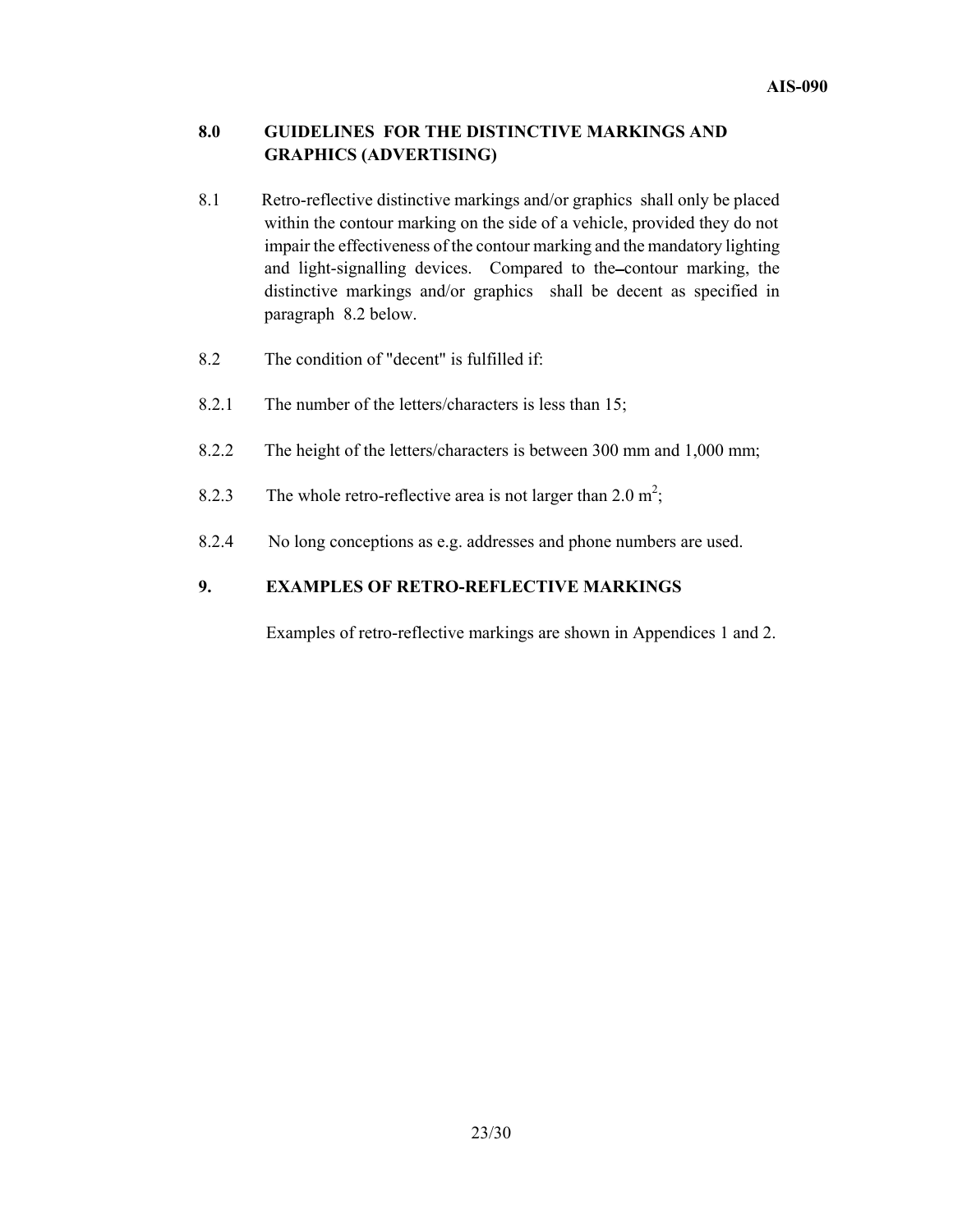# **Annex 7 - Appendix 1**

## **EXAMPLES OF RETRO-REFLECTIVE MARKINGS WITH STRIPS**

# **Example A**

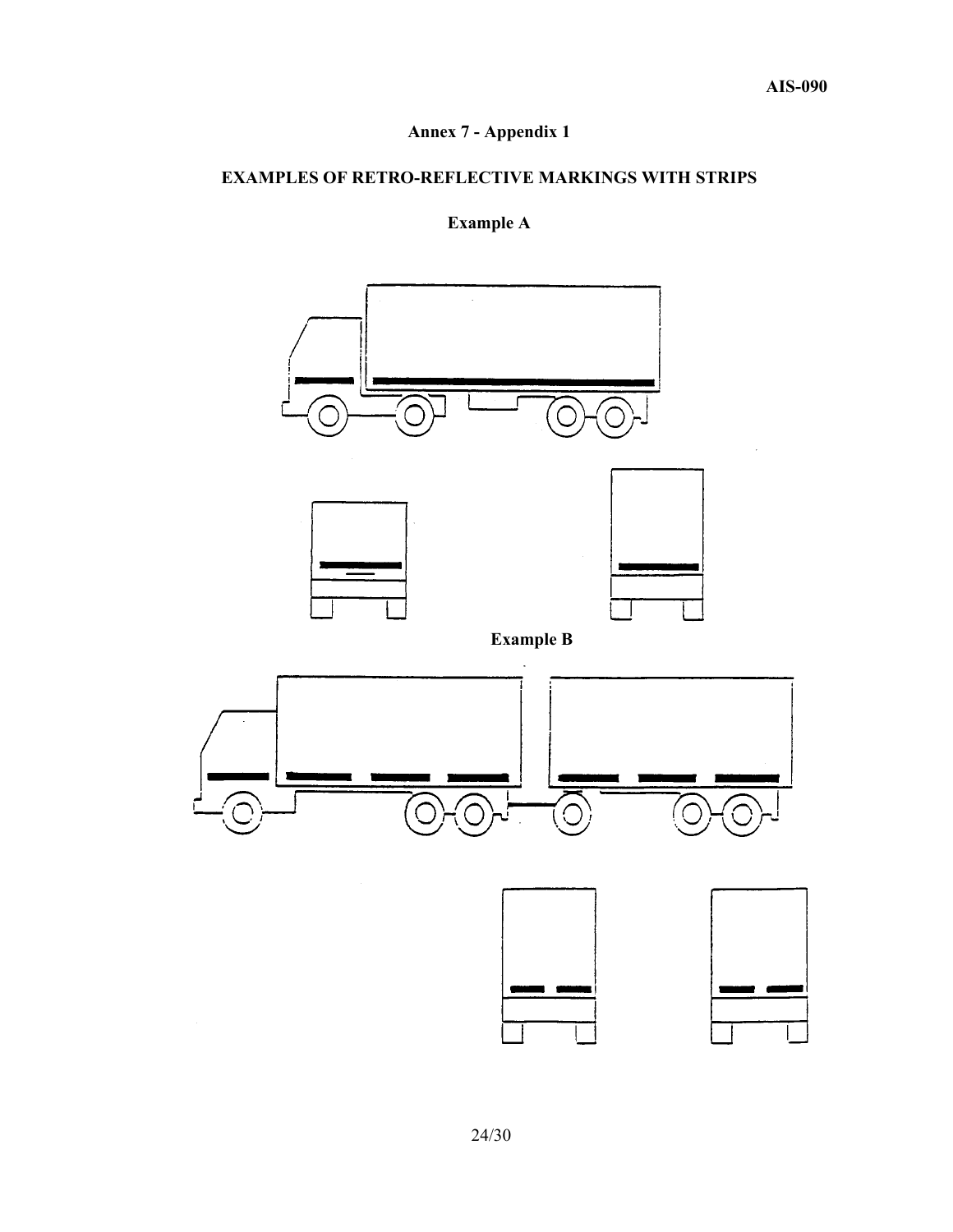# **Annex 7 - Appendix 1 (cont'd)**

## **EXAMPLES OF RETRO-REFLECTIVE MARKINGS WITH STRIPS**



 **Example C** 



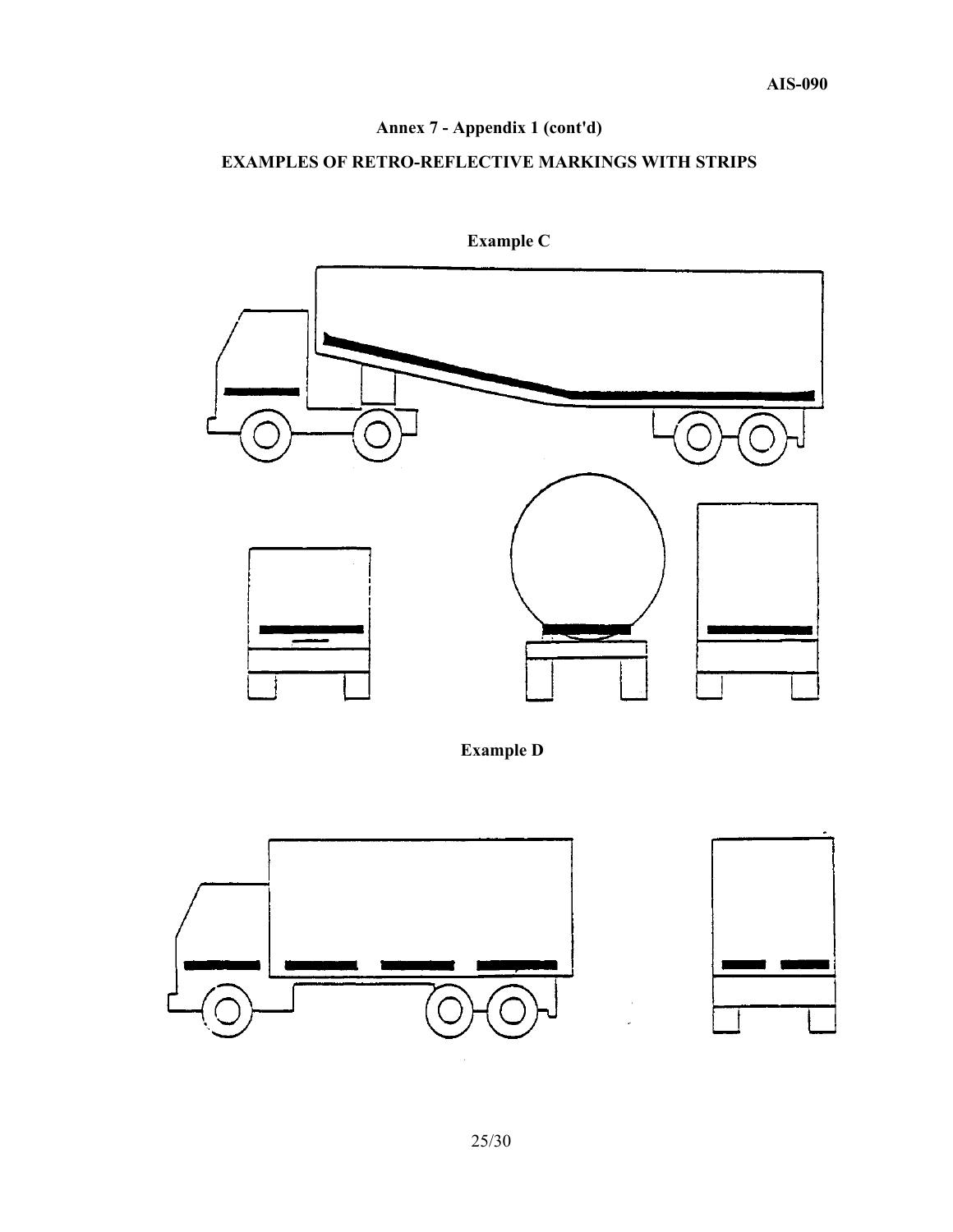# **Annex 7 - Appendix 1 (cont'd)**

## **EXAMPLES OF RETRO-REFLECTIVE MARKINGS WITH STRIPS**

# **Example E**

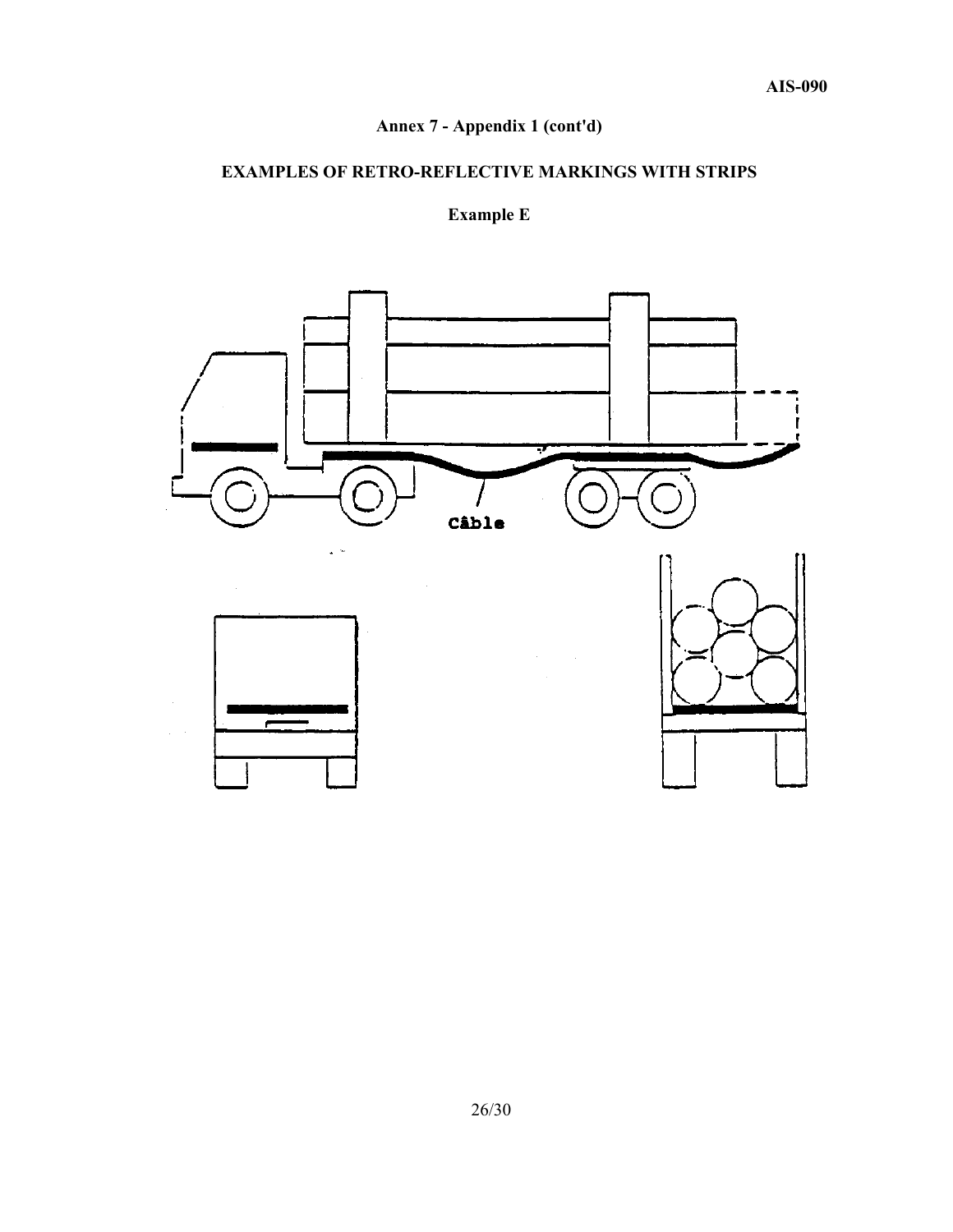**Annex 7 - Appendix 2** 

# **EXAMPLES OF RETRO-REFLECTIVE CONTOUR MARKINGS (WITH DISTINCTIVE MARKINGS AND GRAPHICS) Example A**



**Example B** 





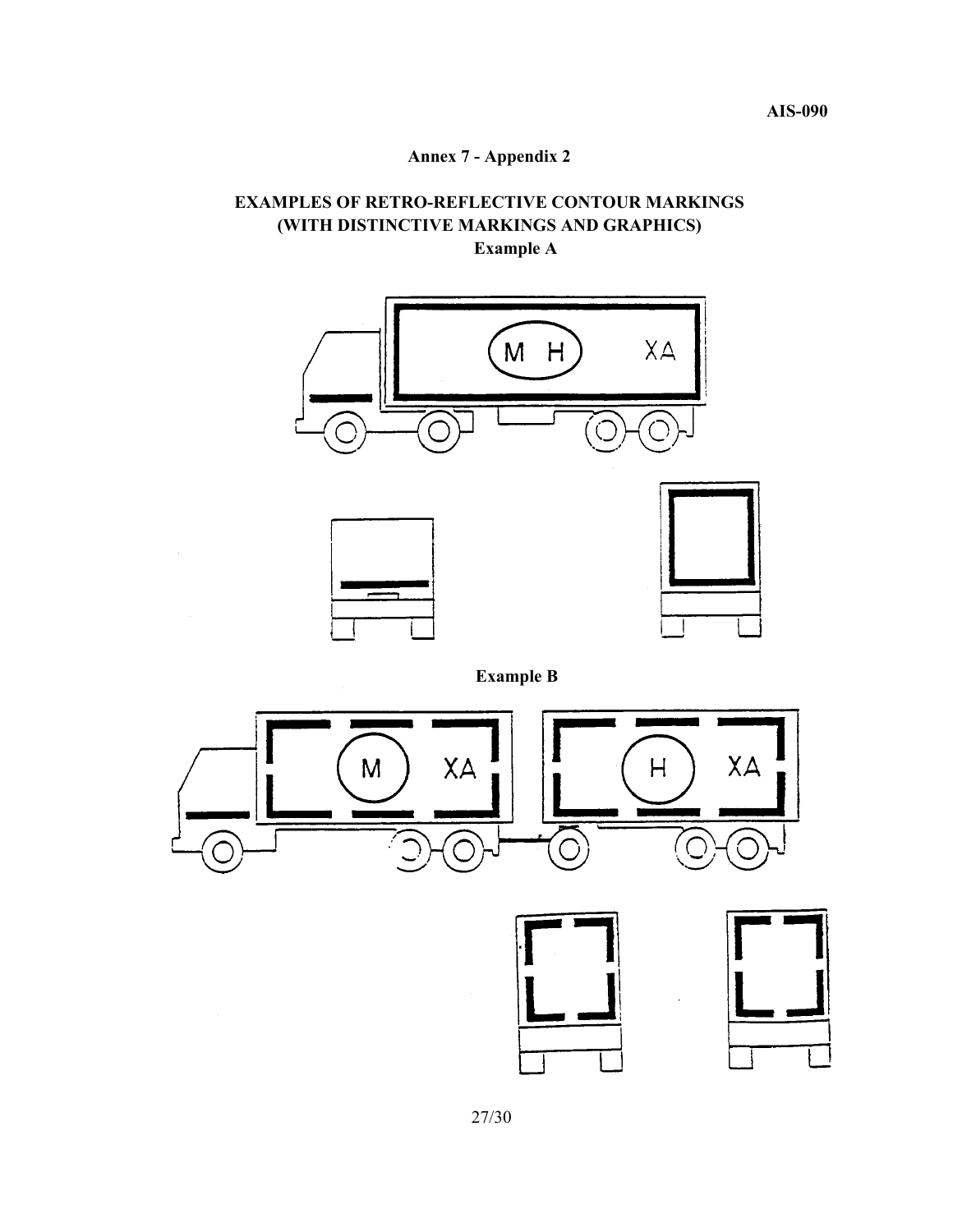# **Annex 7 - Appendix 2 (cont'd)**

## **EXAMPLES OF RETRO-REFLECTIVE CONTOUR MARKINGS (WITH DISTINCTIVE MARKINGS AND GRAPHICS)**



 **Example C** 

**Example D**



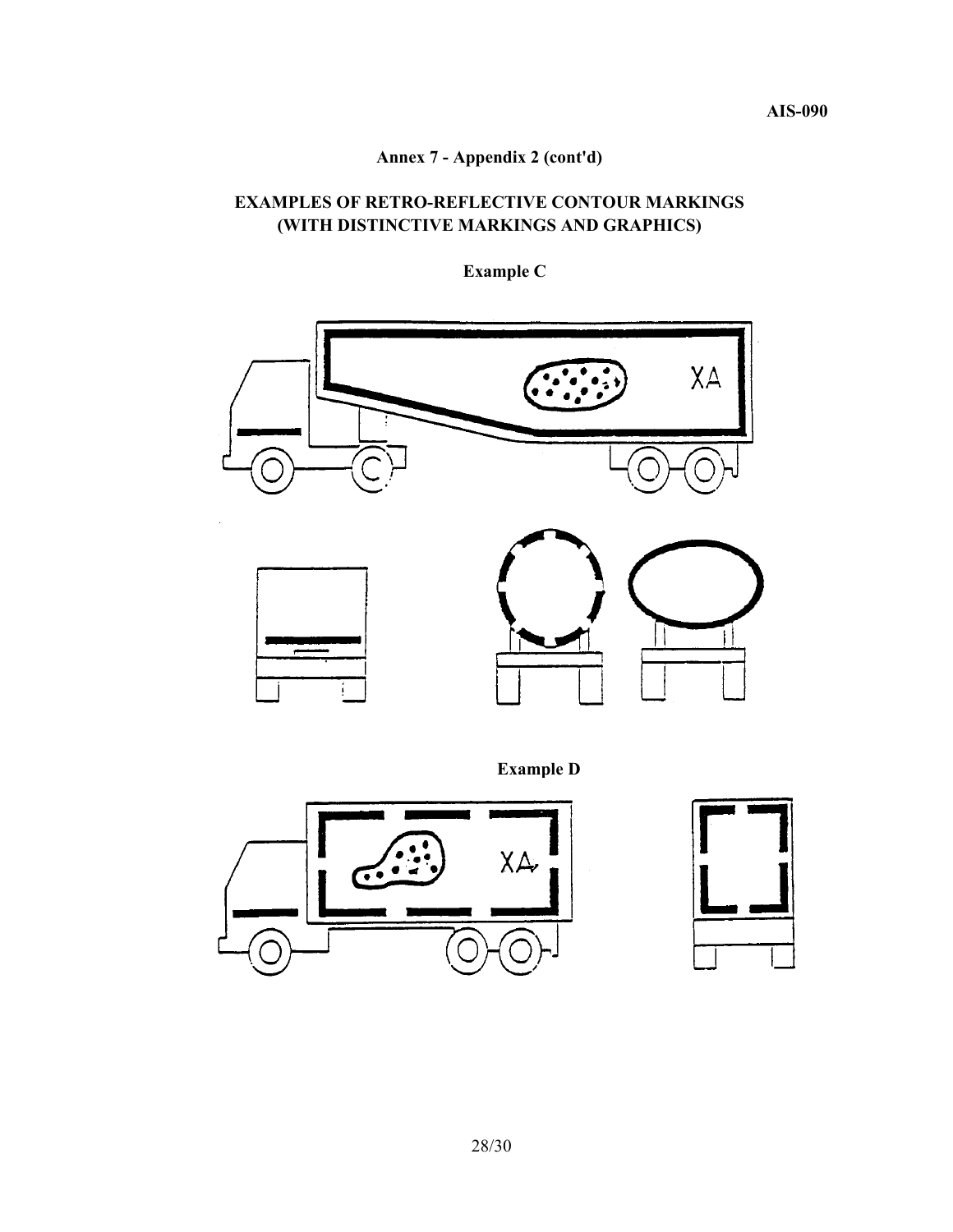

29/30